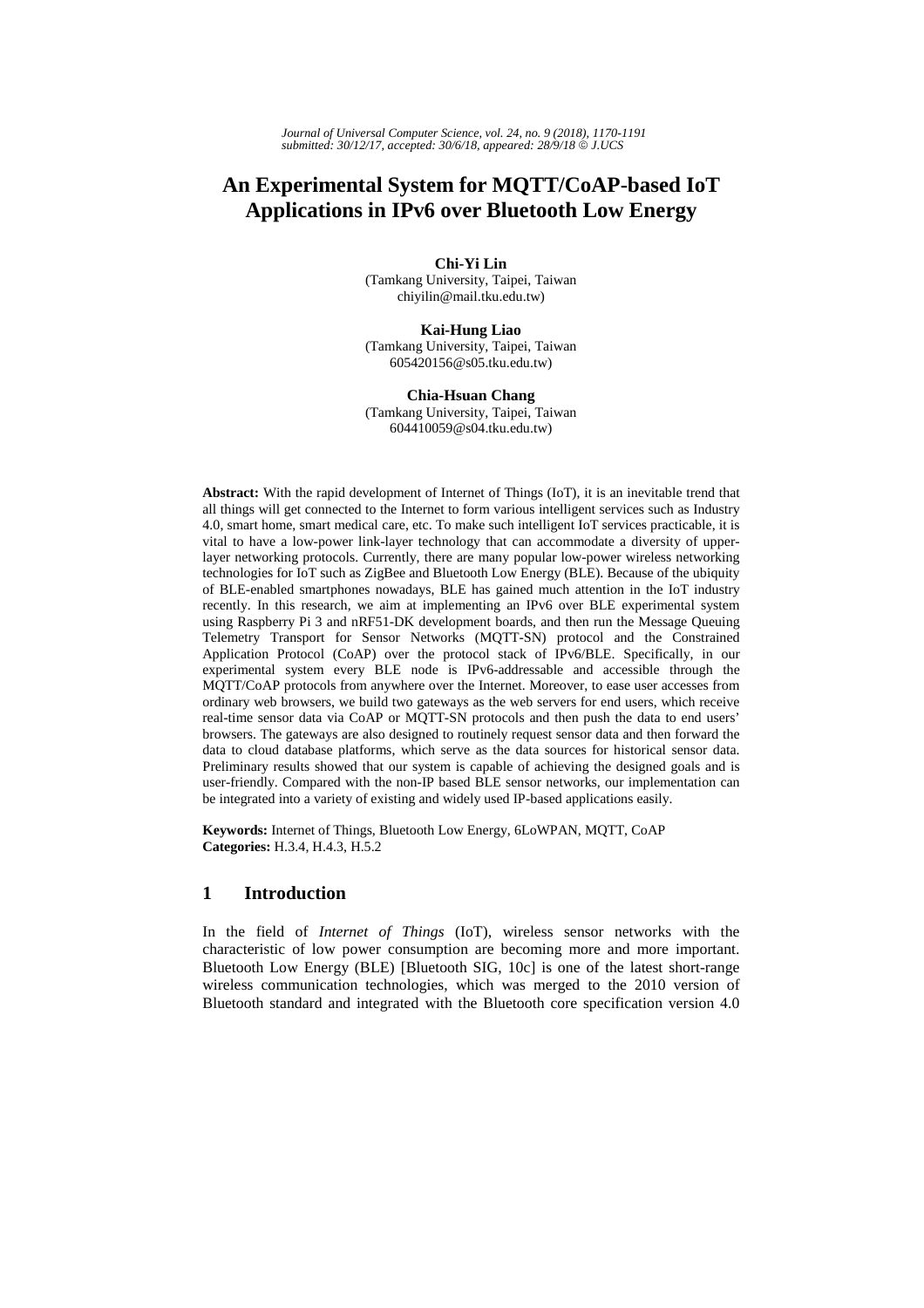and simplify the protocol stack. The overall objective is to achieve low-cost, lowpower consumption, long sleeping mode application technology that is suitable for IoT sensor networks. On the other hand, with the expansion of the IoT and the field of intelligent applications, vast amounts and varying types of sensor devices are used in the IoT field, meaning that there will be lots of different communication technologies and devices coexisting in the IoT environment. If we would like to integrate different types of sensor networks to form a larger IoT network, we face the problem of interoperability issue. Fortunately, IPv6 is regarded as the most promising solution, as long as every sensor device is capable of running IPv6.

The Internet Engineering Task Force (IETF) formulated the transmission of IPv6 packets over Bluetooth Low Energy using IPv6 over Low-power Wireless Personal Area Network (6LoWPAN) technology [Kushalnagar, 07], which is referred to as *IPv6 over BLE* [Nieminen, 15]. It allows sensor nodes to achieve end-to-end IPv6 communication, even between different link-layer technologies, overcoming the limitation of communication only within sensor networks of the same type. This clearly promotes the interoperability with different devices and sensor networks. 6LoWPAN was formulated by the IEFT working group to provide IPv6 routing solutions for low power and lossy networks (LLNs), and it is an adaptation layer between the link layer and the network layer of the OSI model. Due to the fact that the size of IPv6 packets is larger than BLE packets, therefore, 6LoWPAN provides header compression and fragmentation of datagrams. This allows transmission of IPv6 packets within low power wireless personal area networks, thereby creating IPv6-connected wireless sensor networks.

The devices within IoT environments are usually resource-limited. Therefore, the IETF formulated the *Constrained Application Protocol* (CoAP) [Shelby, 14] which is a specialized transfer protocol and lightweight M2M communication technology, applied in constrained networks and with constrained devices. CoAP uses UDP transmission combined with the reliable CoAP messaging mechanism thus providing advantages such as low-overhead, lightweight and reliable transmission. *Message Queuing Telemetry Transport* (MQTT) [Oasis, 14] is another popular lightweight application-layer messaging protocol, which has become an OASIS standard since 2014. MQTT runs on top of TCP/IP, and supports publish/subscribe messaging model. It has been used to build Facebook Messenger app for assured and faster message delivery. Other real-world applications of MQTT include Amazon IoT, Microsoft Azure IoT Hub, to name a few. However, the connection-oriented feature of TCP can still be a burden for some devices in the sensor networks. Therefore, IBM proposed MQTT for Sensor Networks (MQTT-SN) [Stanford-Clark, 13] which runs on top of UDP. In our experimental setup, our objective is to create a relatively lightweight smart home environment, building an IPv6 over BLE sensor network with sensor nodes running CoAP and MQTT-SN protocols. To ease the collection of environmental data, we also build two gateways: one serves as an HTTP server and a CoAP client; the other serves as an HTTP server and a MQTT subscriber. The collected environmental data are then stored in cloud-based databases, which can be used to create statistical charts for end users.

The rest of this paper is organized as follows: In Section 2 we show the background technologies, which mainly clarify the IPv6 over BLE architecture, the CoAP protocol, and the MQTT/MQTT-SN protocol. In Section 3 we introduce the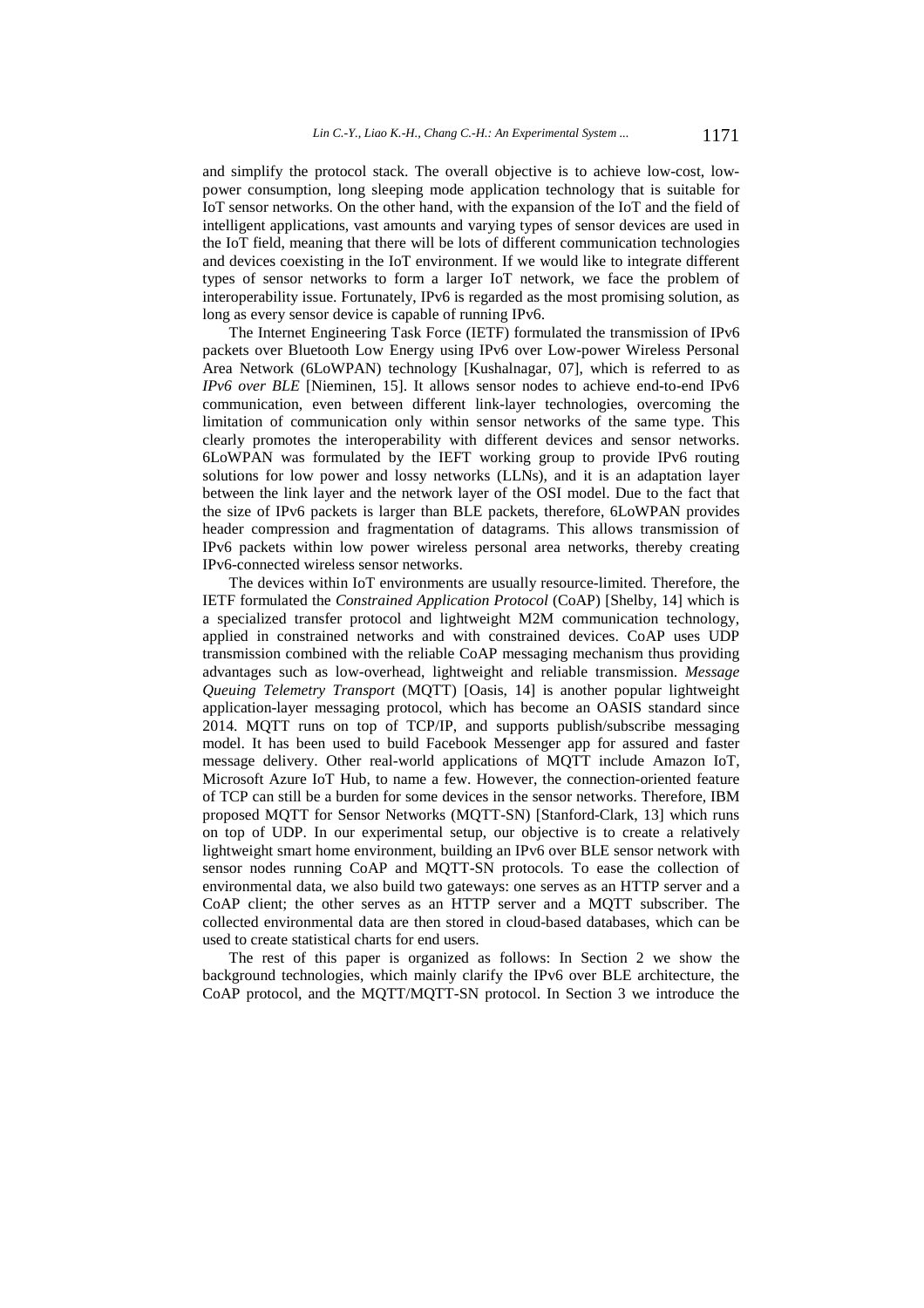organization of our experimental system, from the perspective of the network architecture and the application architecture, respectively. Section 4 describes the details of the implementation, while the preliminary results are shown Section 5. Finally, in Section 6 we conclude our work and give some future directions.

# **2 Background and Related Work**

#### **2.1 Bluetooth Low Energy**

Bluetooth Low Energy (BLE) is a wireless personal area network technology designed by Bluetooth Special Interest Group. BLE was merged into main Bluetooth standard in 2010 with the adoption of the Bluetooth Core Specification Version 4.0. Compared with the classic Bluetooth, BLE is intended to provide considerably low power consumption by working at extremely low duty cycle, reducing the number of channels, allocating the advertising channels at frequency bands that do not overlap with 2.4GHz Wi-Fi channels, and with flexible packet size, etc. BLE operates in the spectrum range from 2.400 ~2.4835GHz ISM band and has 40 2-MHz channels, while the classic Bluetooth uses 79 1-MHz channels. The transmission rate of BLE is about 1 Mbit/s and it uses frequency hopping transmission to reduce interference. BLE's advertising channels are channel 37, 38, 39 and scanning devices will regularly listen to these channels to obtain advertising information for establishing any possible connections. All the remaining channels are used to transmit data.

Bluetooth 4.0 brings two new core protocols: *Attribute Protocol* (ATT) [Bluetooth SIG, 10a] and *Generic Attribute Profile* (GATT) [Bluetooth SIG, 10b]. GATT is built on top of the ATT, which uses GATT data to define the way that two BLE devices send and receive messages. There are two roles in GATT: *server* and *client*. The GATT server stores the data transported over ATT and accepts ATT requests/commands/confirmations from the GATT client. On receiving requests from the GATT clients, the GATT server responds by sending response messages. When configured, the GATT server can also send asynchronous indications/notifications to the GATT client once specified events occur on the GATT server.

#### **2.2 6LoWPAN**

With an astronomical address space, IPv6 is by far the most suitable identifier for IoT devices. However, the sizes of IPv6 packets are too large for IoT devices that rely on low-power wireless area network technologies. If we would like to send IPv6 packets over low-power wireless area networks, IPv6 packets need to be fragmented and compressed [Hui, 11].

This idea was first realized in RFC 4944 [Montenegro, 07], proposed by an IETF working group called *IPv6 over Low-power Wireless Personal Area Network* (abbreviated as 6LoWPAN). RFC 4944 specifies how to transmit IPv6 packets over IEEE 802.15.4 (ZigBee) networks. In 2015, IETF published RFC 7668 – IPv6 over Bluetooth Low Energy [Nieminen, 15], which adds an IPv6 protocol stack on top of the Bluetooth LE L2CAP layer.

According to RFC 7668 there are two roles in a BLE subnet: *6LoWPAN Border Router* (6LBR) and *6LoWPAN Node* (6LN). As shown in Figure 1, the 6LBR is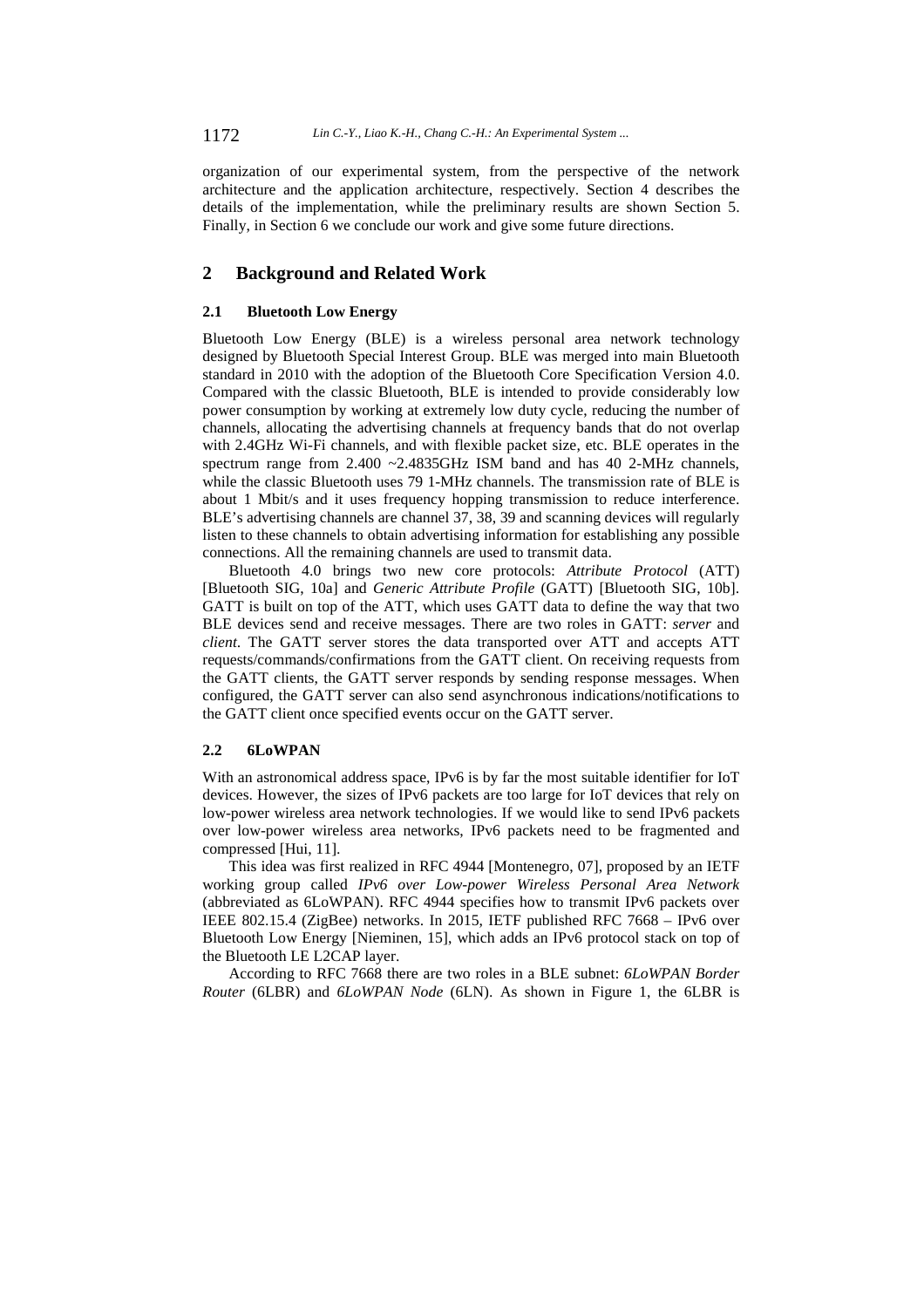located at the edge of a BLE network. It plays the role of a gateway between the BLE network and the Internet. Within the BLE network, the 6LBR is responsible for distributing IPv6 prefix to the 6LNs, which can auto-configure their IPv6 address given the IPv6 prefix.



*Figure 1: A BLE subnet connected to the Internet* 

#### **2.3 CoAP**

Constrained Application Protocol (CoAP) is a web transfer protocol based on the widely used REST model. Compared with HTTP, CoAP runs on top of UDP and has smaller header size. The low-overhead features of CoAP makes it suitable for use in the network devices with constrained resources. On top of UDP, CoAP defines the *Messaging* layer and the *Request/Response* layer. At the Messaging layer, four types of messages are exchanged over UDP between endpoints: *Confirmable* (CON), *Nonconfirmable* (NON), *Acknowledgement* (ACK), and *Reset* (RST). When an endpoint receives a Confirmable message, it must acknowledge the CON message with an ACK message, which achieves reliable transmission in CoAP. In some cases that acknowledgements are not necessary, the messages can be transmitted less reliably by marking them Non-confirmable. At the Request/Response layer, CoAP uses client/server architecture and the available server resources are identified by URIs. CoAP clients access the server resources using methods such as GET, PUT, POST, and DELETE. Note that depending on specific needs of different application scenarios, the requests and responses can be either Confirmable or Non-confirmable.

### **2.4 MQTT and MQTT-SN**

MQTT is a publish/subscribe-based lightweight messaging protocol for use on top of TCP/IP. With the publish/subscribe model, the publishers and subscribers do not need to know the existence of one another. Instead, all the data published by the publisher will be collected at the message broker, and then it is the responsibility of the message broker to push the data to the subscribers. In 2013, IBM proposed the MQTT-SN, where the term SN stands for *Sensor Networks*. As its name suggests, MQTT-SN is designed to be used in wireless communication environment with low bandwidth, high link failures, and short message length. It is also optimized for implementation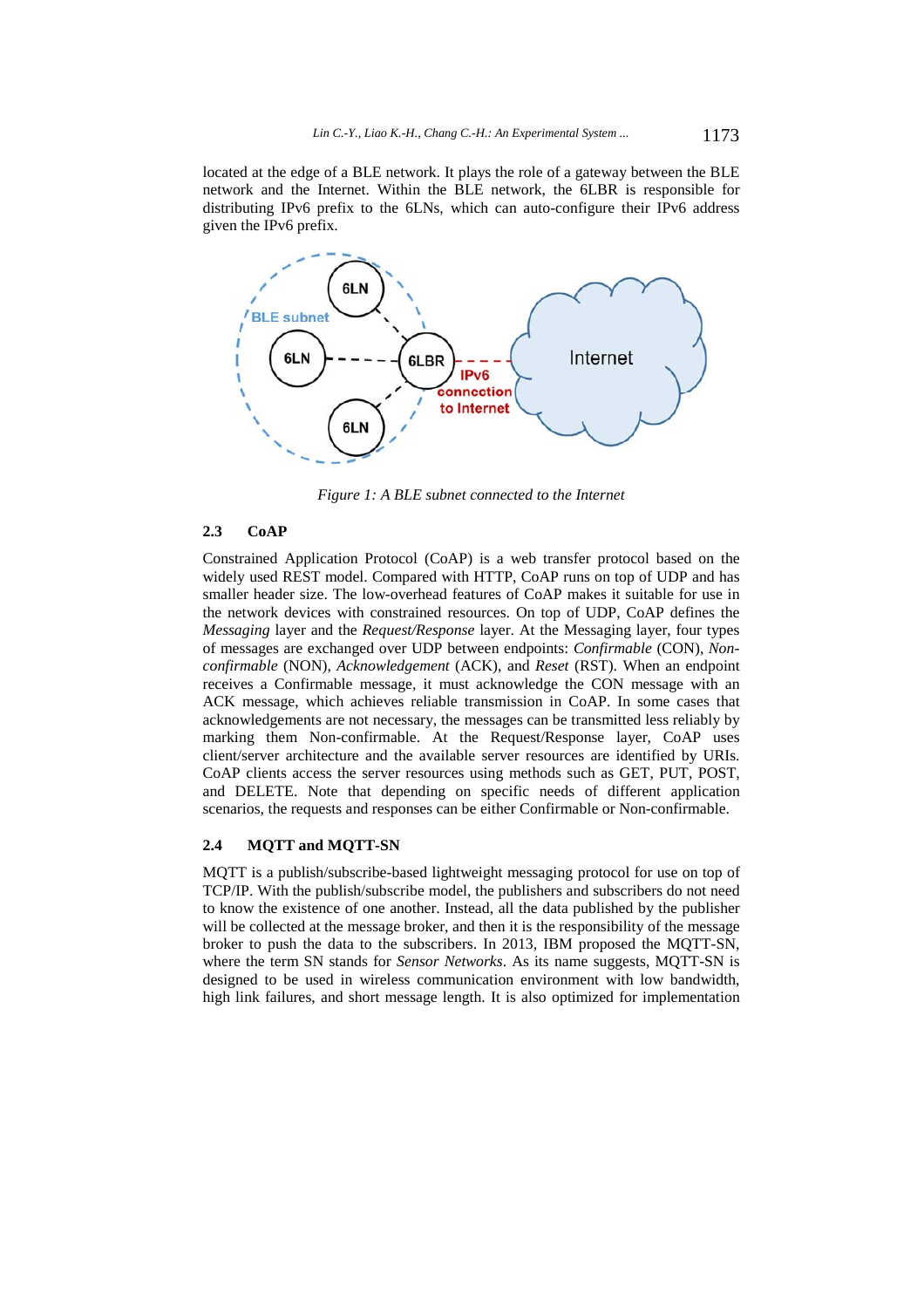on low-cost and resource-constrained devices. Although MQTT-SN was originally developed to run on top of ZigBee, the specification emphasizes that it is agnostic of the underlying network services. Therefore, in resource-constrained devices, MQTT-SN can run on top of UDP rather than TCP.

Figure 2 shows the publish/subscribe model of MQTT and MQTT-SN. The MQTT broker is primarily responsible for receiving all messages, filtering them, deciding who has access to the data, and transmitting messages to legal subscribers. Subscribers play a passive role in the system. More specifically, subscribers do not need to query whether there are new data or not; they simply wait for new data to be pushed to them. In this way, both the publishers and the subscribers can have a low duty cycle, which means their power consumption can be greatly reduced.



*Figure 2: Publish/subscribe model of MQTT and MQTT-SN* 

#### **2.5 Related Work**

In 2013 Wang *et al.* [Wang, 13] implemented a prototype system to send IPv6 packets over BLE based on *BlueZ* [BlueZ, 17], the official Linux Bluetooth protocol stack. Their main contribution is the proposed context exchange mechanism between the sensor nodes and the router, which enhances the efficiency of the IPv6 header compression in RFC 6282 [Hui, 11]. Their experimental results showed that with the new context exchange mechanism, the number of frames to be transmitted can be reduced, and hence the transmission latency and the power consumption can also be reduced. In 2016 Kamma *et al*. [Kamma, 16] built a 6LoWPAN network over ZigBee, in which the 6LBR was built by using the Beagle Bone Black (BBB) development board. In the paper the authors have shown the needed software packages and the detailed procedures to set up the 6LBR. The functionality of the 6LBR was verified by using tools *tcpdump* and *Wireshark*. In 2016 Yoon *et al.* [Yoon, 16] designed and implemented an IPv6 over BLE platform to realize a patient-centric healthcare service. The unique feature of their system is the proposed *Advertising Data Transmission Protocol* which can send emergency data from the patients to a backend server through a non-paired gateway (such as a nearby person's smartphone) during critical medical situations. In their implementation, both 6LBR and 6LN were implemented by Raspberry Pi with CC2540 BLE USB dongle. Raspberry Pi carried out the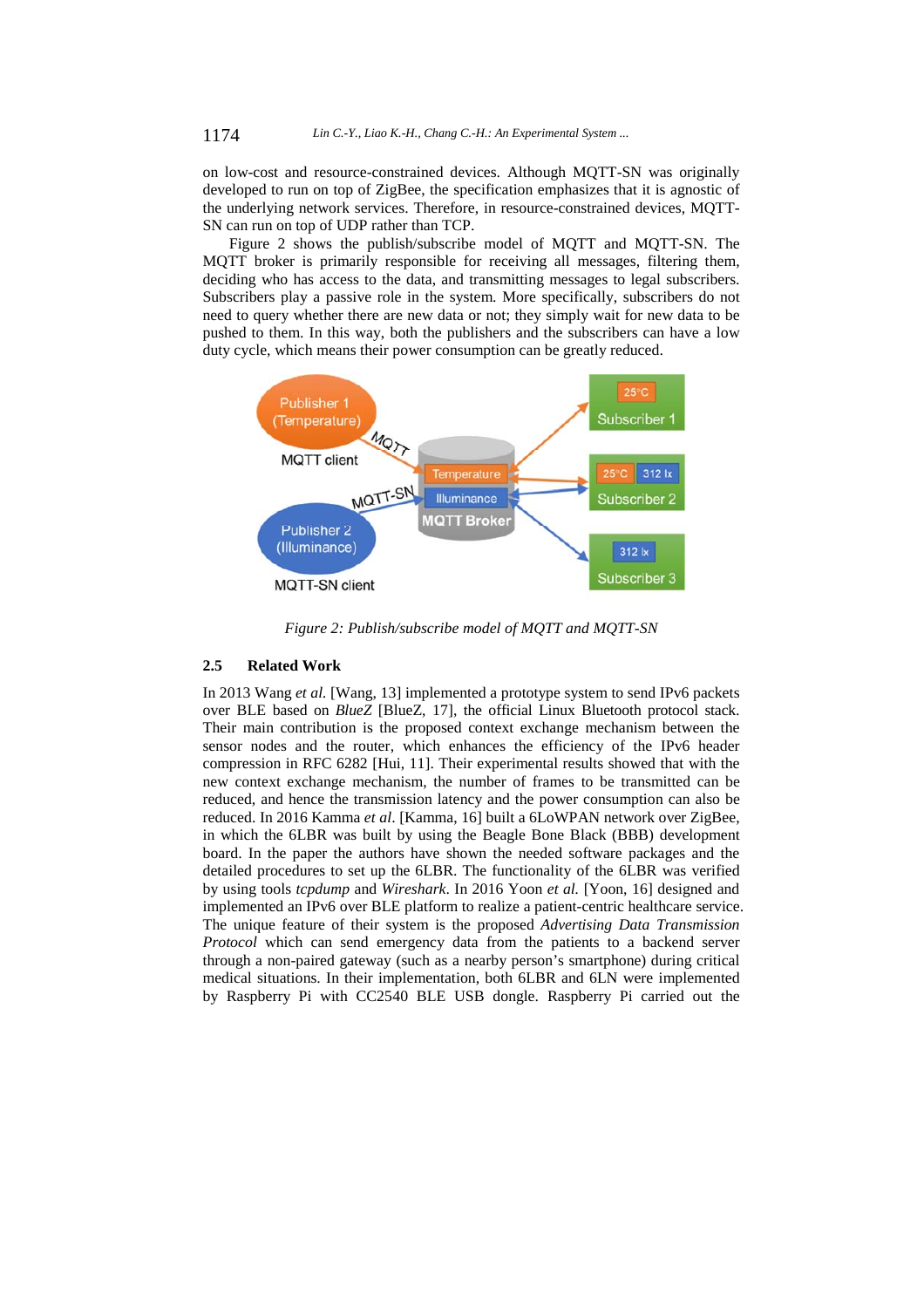functionalities of 6LoWPAN, TCP/UDP, and CoAP, while CC2540 BLE USB dongle provided the BLE protocol stack. The authors didn't show how they configured Raspberry Pi to enable 6LoWPAN and CoAP in the paper; only the round-trip time and the throughput using UDP packets were measured. In 2017 Ahmed *et al.* [Ahmed, 17] developed a system that gathers the temperature data in a 6LoWPAN network over IEEE 802.15.4 and sends the data to a MQTT broker in the Internet. The 6LBR and 6LNs are implemented by running Thingsquare 6LoWPAN software stack and Contiki OS on Texas Instruments development boards (Tiva C Micro Controller Unit and CC1120 single-chip radio transceiver). Their system demonstrated a possible solution of controlling remote sensors and actuators from the cloud.

# **3 System Architecture**

In this section, we will introduce the network architecture and the application architecture in our experimental system.

#### **3.1 Network Architecture**

Figure 3 shows the network architecture in our experimental system. There are two BLE subnets, which consist of five *Raspberry Pi 3* development boards and one *Nordic nRF51-DK* development board. Two Raspberry Pi 3 act as the 6LBRs for the two BLE subnets, respectively. All other boards act as the 6LNs, which are connected to the environmental sensor devices such as temperature sensors, humidity sensors, and ambient light sensors. The reason we choose Raspberry Pi 3 and Nordic nRF51- DK as the BLE nodes is their built-in support of Bluetooth 4.0 and the 6LoWPAN module. Raspbian, the official Linux-based operating system for Raspberry Pi, contains a number of useful modules which help us build the desired functionalities. The modules we used will be detailed in Section 4. The BLE networks are connected to the Internet via a router. We also set up a web server and a database server, to display and save the environmental data from the sensor nodes, respectively. Furthermore, we deploy a cloud database as a backup storage for environmental data, which can also be accessed by the clients.

Here we describe the IPv6 address assignments in our experiment. By default, an IPv6 address consists of a 64-bit network prefix and a 64-bit interface identifier. We have been allocated the network prefixes of 2001:288:d003:a000::/64 and 2001:288:d003:a010::/64 to be used inside our two BLE subnets, respectively. Specifically, in each BLE subnet, the 6LBR broadcasts the prefix to the network hosts so that they can generate their own addresses by using *stateless address autoconfiguration* specified in RFC 4862 [Thomson, 07]. As for the Ethernet interfaces on the 6LBRs which serve as the WAN side, they are on the IPv6 subnet with the network prefix of 2001:288:d003:1127::/64. Each facing two different IPv6 subnets, the 6LBRs play the role of a gateway between the BLE subnet and the Internet.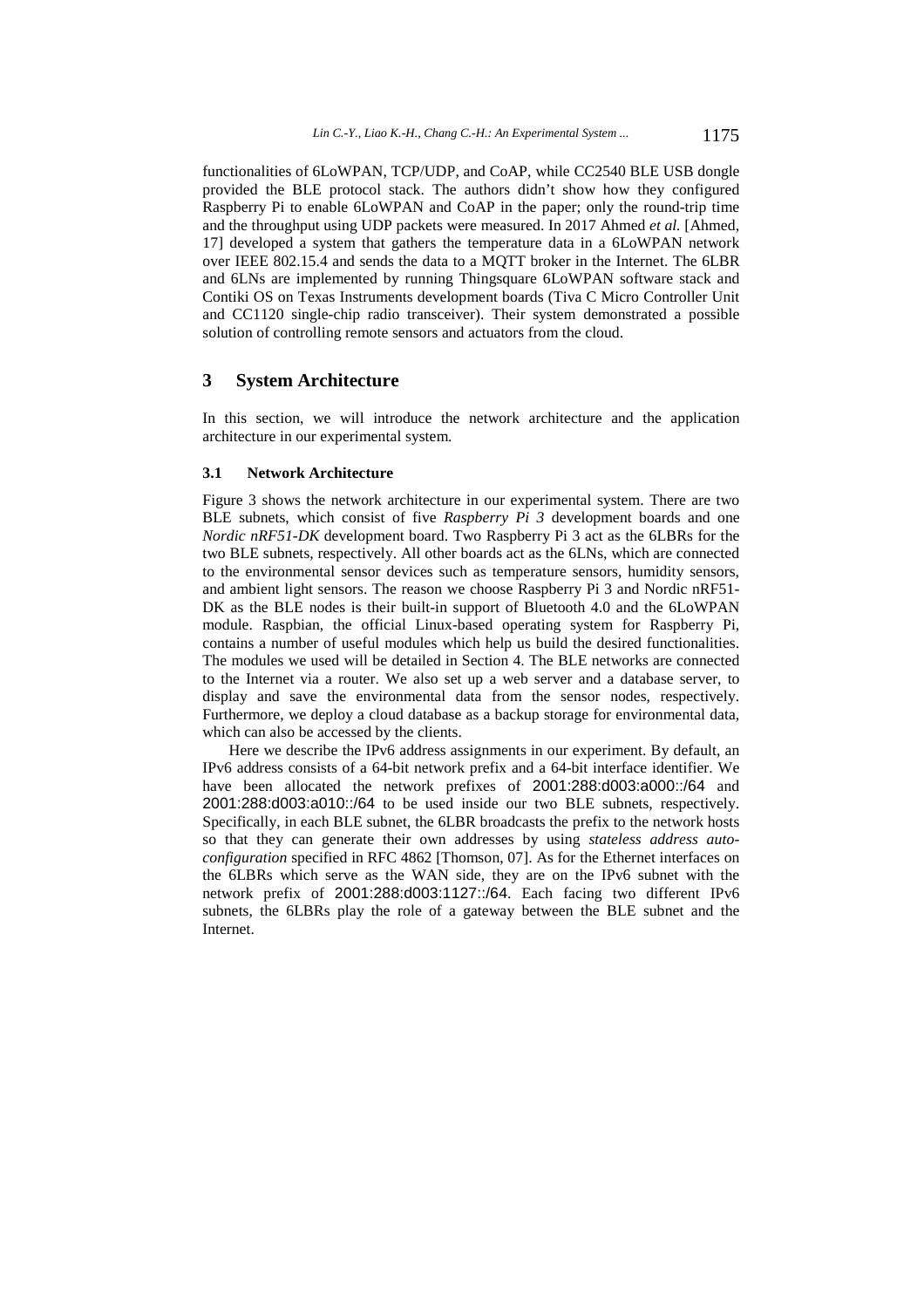

*Figure 3: Network architecture in our experimental system* 

Now let's describe the procedure of how the 6LNs connect to the 6LBR and finish their IP configurations. This is basically a three-step process explained as follows:

#### **Step 1: Establish link-layer connection.**

According to RFC 7668, before any IP-layer communications can take place over BLE, 6LNs and 6LBRs have to discover each other and establish a suitable link-layer connection. Therefore, when a 6LN is powered on, the first step is to establish a link-layer connection to the 6LBR. The discovery and connection procedures are defined in BLE *Generic Access Profile* (GAP) [Bluetooth SIG, 10]. At the link layer, the 6LN plays the *peripheral* role which advertises itself to be scanned by the 6LBR, which plays the *central* role. When the 6LN is detected by the 6LBR, the 6LBR can initiate a link-layer connection establishment procedure with the 6LN. Once the link-layer connection has been established successfully, they can move to the next step of creating an L2CAP channel which is responsible for protocol multiplexing capability, segmentation, and reassembly operation for data exchanged between the two ends.

# **Step 2: Establish L2CAP channel.**

According to the *Internet Protocol Support Profile* (IPSP) [Bluetooth SIG, 14] standardized by the Bluetooth SIG, the L2CAP channel type shall be an *LE Credit Based Connection*, and the L2CAP channel establishment shall also be initialized by the 6LBR. Note that the purpose of the IPSP is to allow devices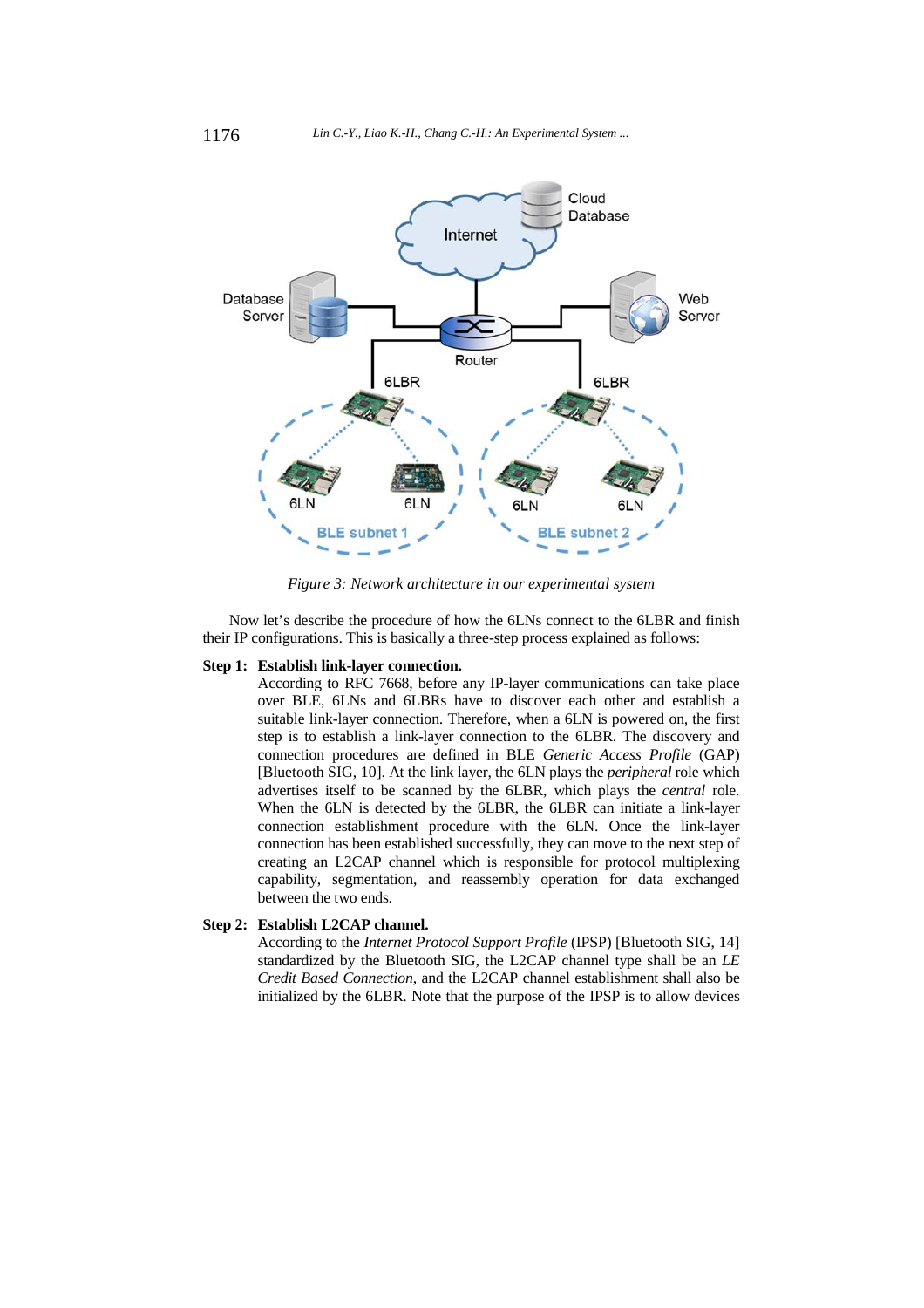to discover and communicate to other devices that support IPSP. There are two roles defined by IPSP – *Node* role and *Router* role. The Router role is used for devices that can route IPv6 packets, which is exactly the 6LBR's responsibility. The 6LNs, however, only originate or consume IPv6 packets, play the Node role. In this use case of supporting IP service over BLE, the 6LNs implement the *Generic Attribute Profile* (GATT) server role and expose *IP Support Service* (IPSS) to serve the GATT clients (i.e., 6LBRs).

#### **Step 3: Configure IPv6 address.**

On top of the L2CAP channel sits the *6LoWPAN for BLE* layer to provide functionalities of stateless IPv6 address auto configuration, neighbour discovery, and header compression. Basically, the neighbour discovery process follows RFC 6775 [Shelby, 12]. The 6LN sends *Router Solicitation* (RS) messages to the 6LBR, and the 6LBR responds with *Router Advertisement* (RA) messages containing the network prefix. With stateless address auto configuration, the 6LN is able to generate a global IPv6 address. The complete process of how a 6LN connects to a 6LBR and finishes its IP configuration is shown in Figure 4.



*Figure 4: Network configuration procedure in IPv6 over BLE network* 

#### **3.2 Application Architecture**

As soon as all the BLE devices have completed their IP configuration, they are ready to execute IP-based applications. Common application-layer protocols based on IP such as HTTP, SSH, and FTP can be applied to our system. However, considering the fact that IoT nodes are mostly resource-constrained, we choose MQTT-SN and CoAP as the light-weight application-layer protocols to be used in the BLE networks. The application architecture in our experimental system is shown in Figure 5. We can see that the two BLE subnets run different application protocols. In BLE subnet 1, the two 6LNs play the role of the CoAP servers, while  $6LBR<sub>1</sub>$  plays the role of a CoAP client as well as a web server. Specifically, we make  $6LBR<sub>1</sub>$  a gateway device that accepts HTTP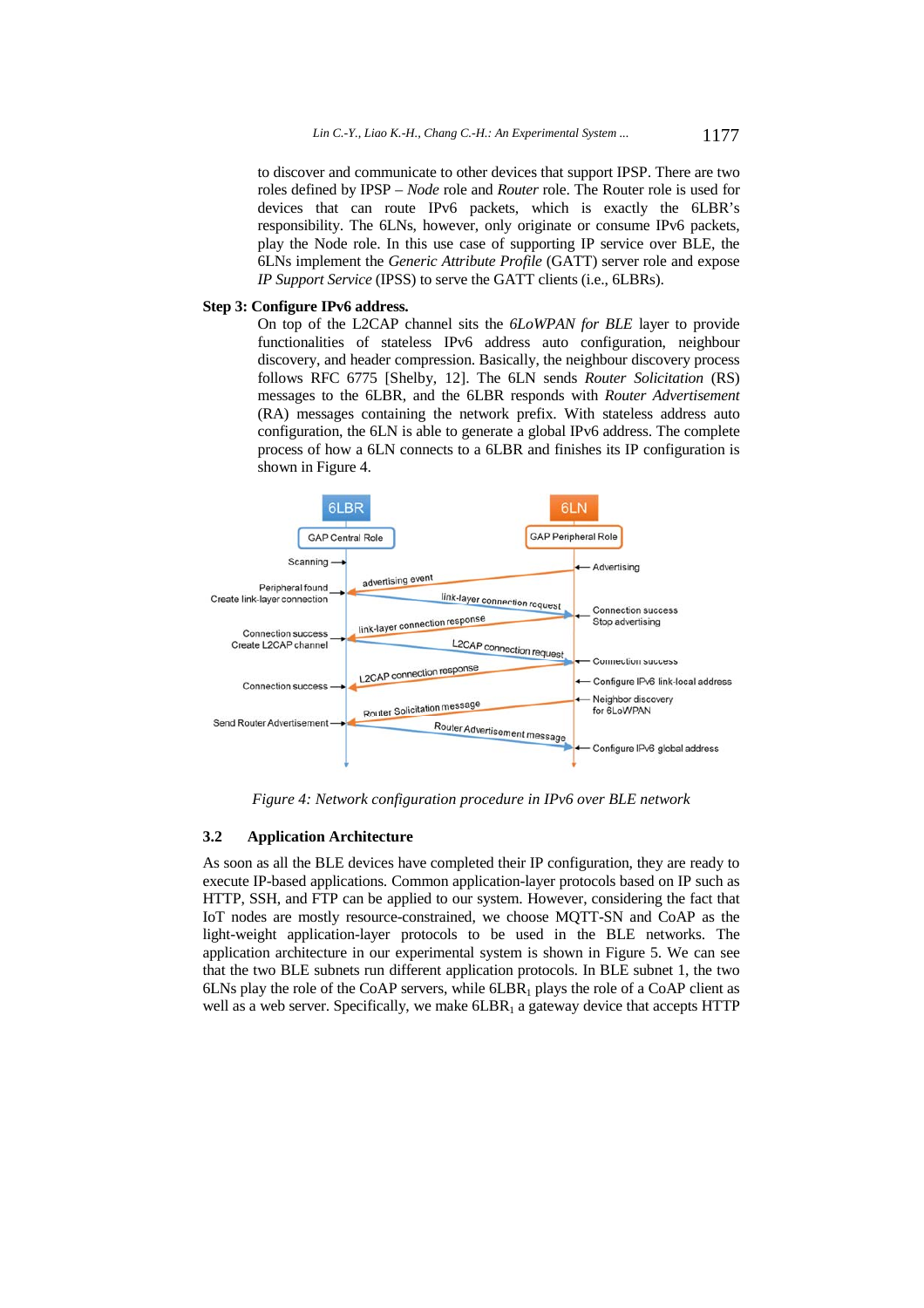requests from remote users with ordinary web browsers. If a remote user clicks a button to turn on a light in BLE subnet 1,  $6LBR<sub>1</sub>$  will issue a CoAP request to the 6LN that connects to the light. After turning on the light, the 6LN replies with a CoAP response that indicates the latest state of the light is ON. When the CoAP response is received at  $6LBR<sub>1</sub>$ , the latest state is updated on the web browser via a HTTP response. The MongoDB server and the *xively* cloud platform [xively, 17] are used to store historical data for the sensors in BLE subnet 1.



*Figure 5: Application architecture in our experimental system* 

In BLE subnet 2, the two 6LNs play the role of the publishers, while the 6LBR plays the role of a broker. The message exchanges between the publishers and the broker are based on the MQTT-SN protocol.  $PC_2$  plays the role of a subscriber as well as a web server, which communicates with the broker via the MQTT protocol. Specifically, the web server utilizes a MQTT client library to subscribe to the sensor data. The real-time sensor data are displayed at the front end and then pushed to the *Firebase* cloud database [Firebase, 17]. Note that the broker needs to support both MQTT and MQTT-SN protocols.

# **4 Implementation**

In this section, we will first show the procedures of implementing IPv6 over BLE, and then describe how to enable CoAP and MQTT-SN in the 6LoWPAN networks. Note that we only show the configurations for Raspberry Pi 3 in the following subsections. For the nRF51-DK development board, its functionalities of 6LoWPAN over BLE and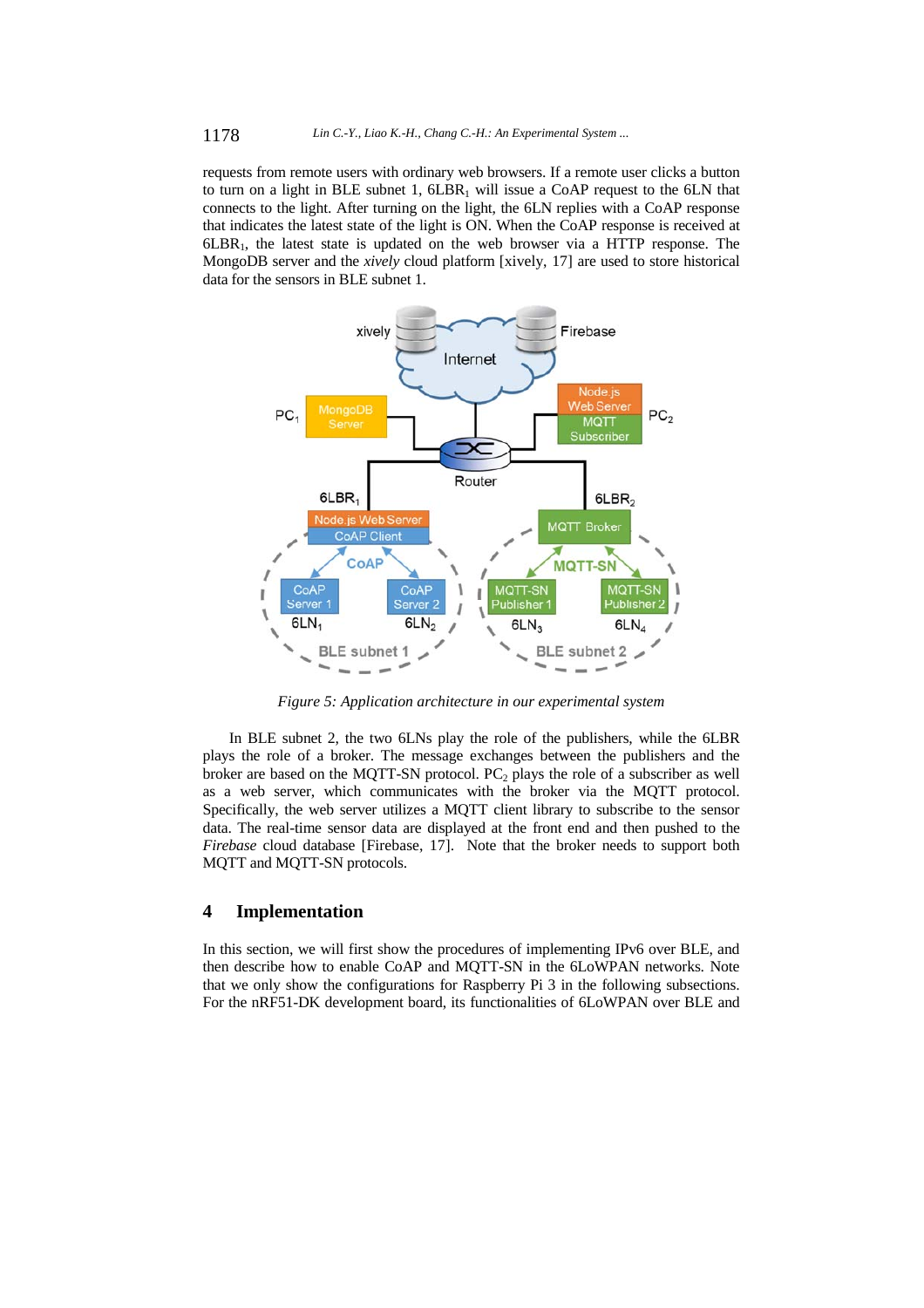CoAP were coded in C language with the support of several built-in libraries from the nRF51 IoT SDK [Nordic Semiconductor, 18]. For simplicity, we chose to skip the tedious C codes.

#### **4.1 Implementing IPv6 over BLE**

In Section 2 we mentioned that the 6LoWPAN technique was originally designed for IEEE 802.15.4. Until late 2015 the specification of 6LoWPAN over BLE was also proposed. In fact, as we mentioned in the related work, Wang *et al.* [Wang, 13] has successfully implemented the first prototype system to transmit IPv6 packets over BLE based on BlueZ. Therefore, we also use BlueZ to set up the BLE connection. First, we wake up the BLE interface of the 6LN and make it do advertising. Afterwards, the 6LBR can establish a link-layer connection to the 6LN. Figure 6 shows the configuration result at the 6LBR after the link-layer connection with the 6LN has been established, in which B8:27:EB:2C:43:A7 is the Bluetooth MAC address of the 6LN. From Figure 6 we can also see that at this stage, three network interfaces (eth0, lo, and wlan0) are up and running, but the Bluetooth network interface (bt0) does not exist.

```
root@gateway:~# hcitool con<br>Connections:
root@gateway:~# hcitool lecc B8:27:EB:2C:43:A7
Connection handle 64
root@gateway:~# hcitool con
Connections:
                < Unknown B8:27:EB:2C:43:A7 handle 64 state 1 lm MASTER
< Unknown B8:27:28:27.43:A7 handle 64 State 1 Lm MASTER<br>
root@gateway:~# ifconfig<br>
eth0 Link encap:Ethernet HWaddr b8:27:eb:87:e7:88<br>
inet addr:163.13.127.114 Beast:163.13.255.255 Mask:255.255.0.0<br>
inet6 addr: 2001:288:d0
                   ext packets:109842 errors:0 dropped:2956 overruns:0 frame:0<br>TX packets:109842 errors:0 dropped:2956 overruns:0 frame:0
                    collisions:0 txqueuelen:1000
                   RX bytes:10397495 (9.9 MiB) TX bytes:607317 (593.0 KiB)
10Link encap: Local Loopback
                    inet addr:127.0.0.1 Mask:255.0.0.0
                   inet6 addr: ::1/128 Scope:Host<br>UP LOOPBACK RUNNING MTU:65536 Metric:1
                   BR packets:0 errors:0 dropped:0 overruns:0 frame:0<br>TX packets:0 errors:0 dropped:0 overruns:0 carrier:0<br>collisions:0 txqueuelen:1<br>RX bytes:0 (0.0 B) TX bytes:0 (0.0 B)
                  Link encap:Ethernet HWaddr b8:27:eb:d2:b2:d5<br>inet6 addr: fe80::5895:eb47:dbb5:8db6/64 Scope:Link<br>UP BROADCAST MULTICAST MTU:1300 Metric:1<br>RX packets:6 errors:0 dropped:6 overruns:0 frame:0<br>TX packets:0 errors:0 dropped:0 o
wlan0
                   collisions:0 txqueuelen:1000<br>RX bytes:823 (823.0 B) TX bytes:0 (0.0 B)
```
*Figure 6: Network configuration at the 6LBR* 

To create the Bluetooth network interfaces for 6LBRs and 6LNs, we need to load the bluetooth\_6lowpan module in the Raspbian OS and enable the 6LoWPAN functionality. The updated network configuration results of the 6LBR and the 6LN are shown in Figure 7, where we can see that the Bluetooth network interface bt0 has been created successfully with the IPv6 link-local address starting with 0xFE80.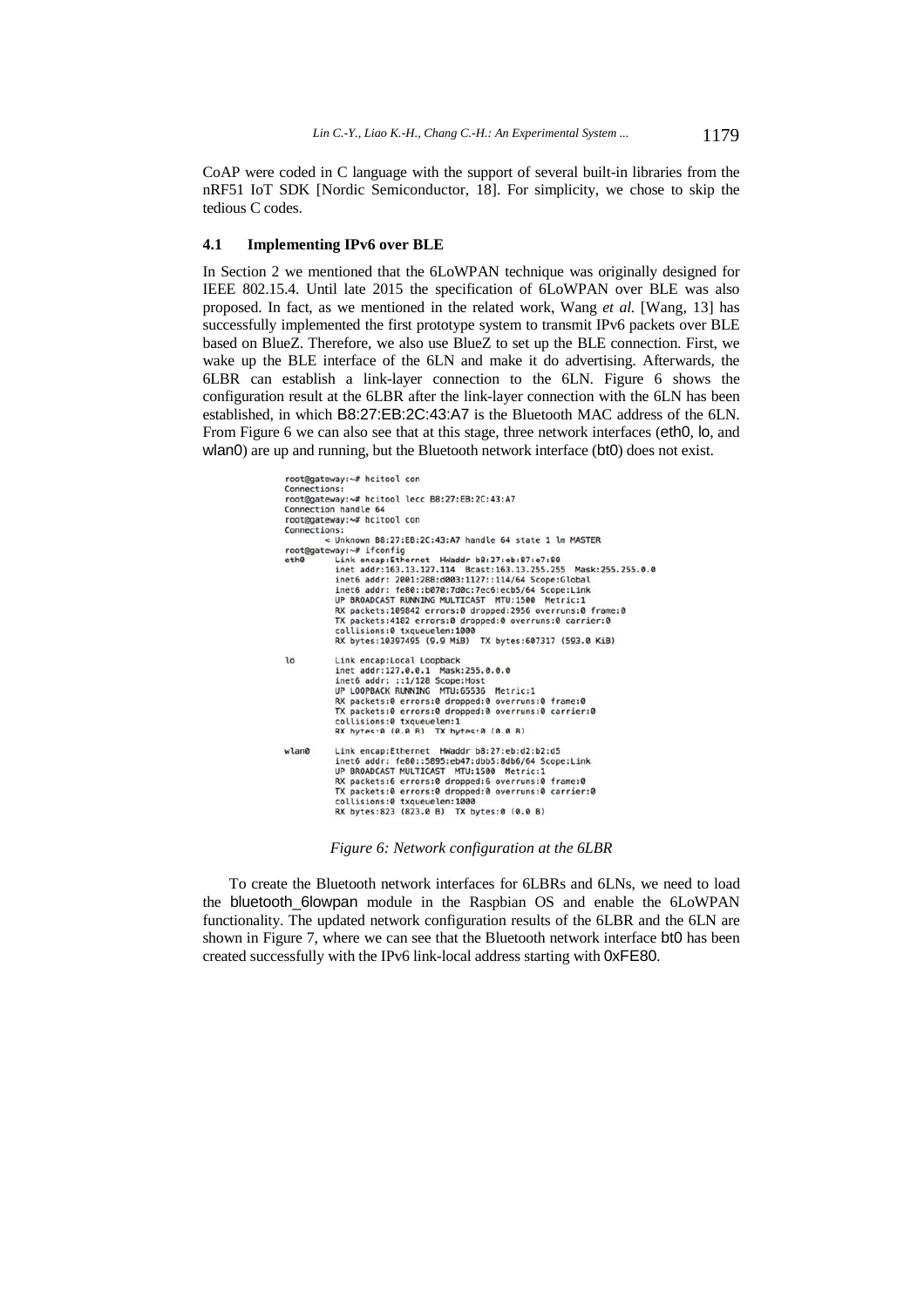|     | root@gateway:/home/pi# echo "connect B8:27:EB:2C:43:A7 1" > /sys/kernel/debug/bluet<br>ooth/6lowpan_control |
|-----|-------------------------------------------------------------------------------------------------------------|
|     | root@gateway:/home/pi# ifconfig                                                                             |
| bt0 | Link encap:UNSPEC HWaddr B8-27-EB-FF-FE-2D-4D-2A-00-00-00-00-00-00-00-00                                    |
|     | inet6 addr: fe80::ba27:ebff:fe2d:4d2a/64 Scope:Link                                                         |
|     | UP POINTOPOINT RUNNING MULTICAST MTU:1280 Metric:1                                                          |
|     | RX packets:8 errors:0 dropped:0 overruns:0 frame:0                                                          |
|     | TX packets:9 errors:0 dropped:0 overruns:0 carrier:0                                                        |
|     | collisions:0 txqueuelen:1                                                                                   |
|     | RX bytes:298 (298.0 B) TX bytes:492 (492.0 B)                                                               |
|     | pi@blue:~ \$ ifconfig                                                                                       |
| bt0 | Link encap:UNSPEC HWaddr B8-27-EB-FF-FE-2C-43-A7-00-00-00-00-00-00-00-00                                    |
|     | inet6 addr: fe80::ba27:ebff:fe2c:43a7/64 Scope:Link                                                         |
|     | UP POINTOPOINT RUNNING MULTICAST MTU:1280 Metric:1                                                          |
|     | RX packets:9 errors:0 dropped:0 overruns:0 frame:0                                                          |
|     | TX packets:8 errors:0 dropped:0 overruns:0 carrier:0                                                        |
|     | collisions:0 txqueuelen:1                                                                                   |
|     | RX bytes:492 (492.0 B) TX bytes:298 (298.0 B)                                                               |

*Figure 7: Bluetooth network interface bt0 created at both 6LBR and 6LN* 

According to the IPv6 neighbor discovery protocol, IPv6 routers are responsible for sending *Router Advertisement* (RA) [Narten, 07] messages which carry the IPv6 prefix and the network configuration information to the IPv6 host. To do that, we use a Linux software named *Linux IPv6 router advertisement daemon* (a.k.a. *radvd*) [radvd, 17] in the 6LBR. Figure 8 shows the radvd configuration on the interface bt0, where the advertisement function is turned on and the network prefix is listed. Now the 6LBR is ready to advertise the IPv6 prefix.

| <b>GNU nano 2.2.6</b>          | File: /etc/radvd.conf |
|--------------------------------|-----------------------|
| interface bt0                  |                       |
|                                |                       |
| AdvSendAdvert on:              |                       |
| prefix 2001:288:d003:a010::/64 |                       |
|                                |                       |
| AdvOnLink off;                 |                       |
| AdvAutonomous on;              |                       |
| AdvRouterAddr on:              |                       |
| };                             |                       |
|                                |                       |

*Figure 8: radvd configuration at the 6LBR* 

The next step is to configure the IPv6 global addresses in the 6LNs. As shown in Fig. 8, since we would like to advertise the network prefix of 2001:288:d003:a010::/64 to the 6LNs, the 6LBR itself must be configured with an IPv6 address within the same subnet. Therefore, we assigned 2001:288:d003:a010::0000 for the 6LBR. Then, the 6LBR runs the radvd service so the 6LNs can receive the router advertisements. As stated in Section 3, on receiving router advertisements, 6LNs can configure their own global IPv6 addresses by using stateless address auto-configuration (RFC4862). In this way we can build the IPv6 over BLE architecture successfully. Then, we can test the network connectivity from the 6LNs to the Internet. Figure 9 shows the *ping* test result from the 6LN to the Google IPv6 server. Note that we specified the bt0 interface to send the ping packets. As the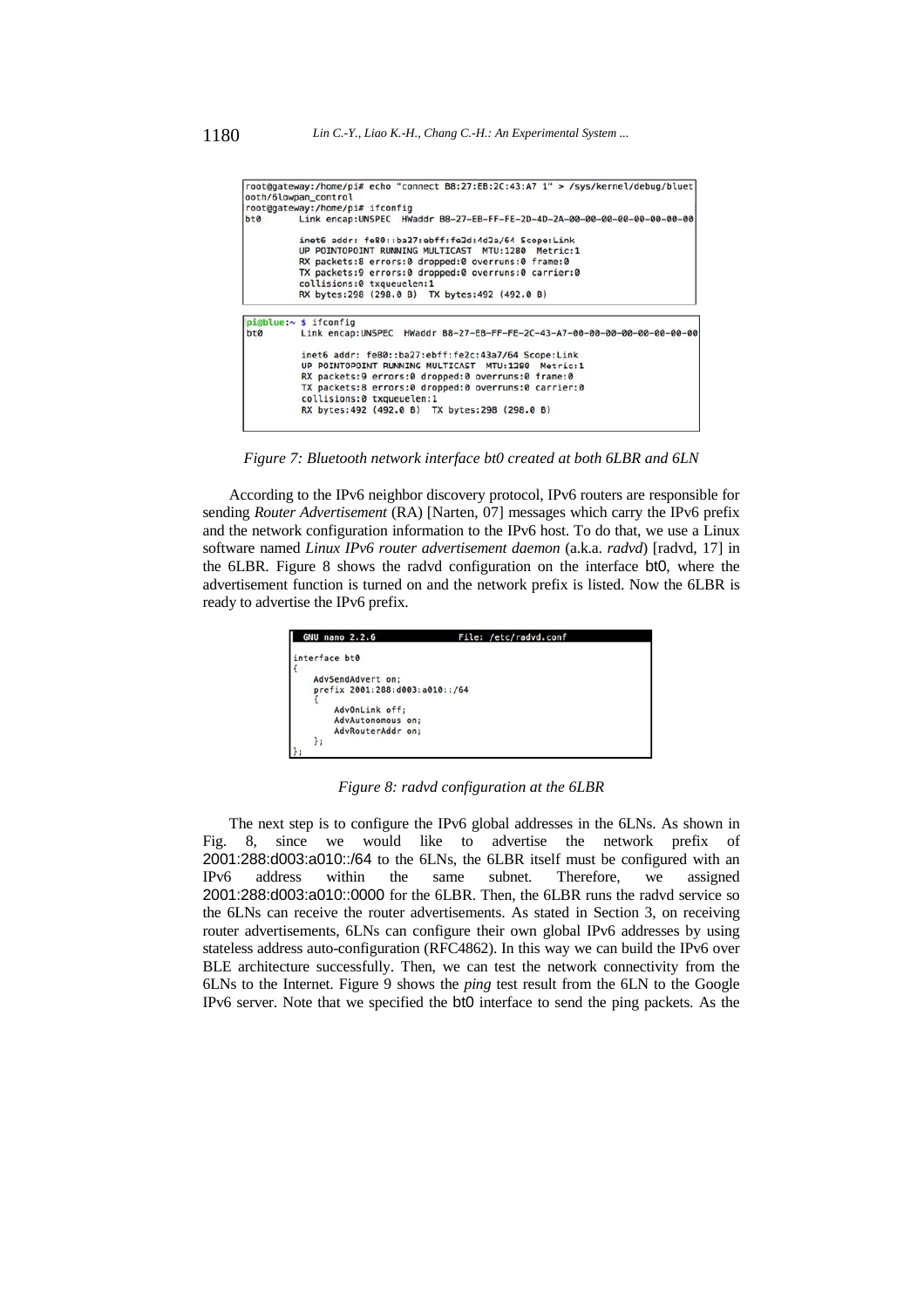figure shows, the ping test is successful, which means that the 6LN is able to reach the Internet via the 6LBR.

|          |                       |                       | $p_{10}$ plue: $\sim$ \$ pingo -1 pto ipvo.google.com |                                                                  |  |                                                                                     |
|----------|-----------------------|-----------------------|-------------------------------------------------------|------------------------------------------------------------------|--|-------------------------------------------------------------------------------------|
|          |                       |                       |                                                       |                                                                  |  | PING ipv6.google.com(tm-in-x8a.1e100.net) from 2001:288:d003:a010:ba27:ebff:fe2c:43 |
|          |                       | a7 bt0: 56 data bytes |                                                       |                                                                  |  |                                                                                     |
|          |                       |                       |                                                       | 64 bytes from tm-in-x8a.1e100.net: icmp seq=1 ttl=41 time=197 ms |  |                                                                                     |
|          |                       |                       |                                                       | 64 bytes from tm-in-x8a.1e100.net: icmp seq=2 ttl=41 time=141 ms |  |                                                                                     |
|          |                       |                       |                                                       | 64 bytes from tm-in-x8a.1e100.net: icmp seq=3 ttl=41 time=153 ms |  |                                                                                     |
|          |                       |                       |                                                       | 64 bytes from tm-in-x8a.1e100.net: icmp_seq=4 ttl=41 time=164 ms |  |                                                                                     |
|          |                       |                       |                                                       | 64 bytes from tm-in-x8a.1e100.net: icmp seq=5 ttl=41 time=175 ms |  |                                                                                     |
|          |                       |                       |                                                       | 64 bytes from tm-in-x8a.1e100.net: icmp_seq=6 ttl=41 time=186 ms |  |                                                                                     |
|          |                       |                       |                                                       | 64 bytes from tm-in-x8a.1e100.net: icmp_seq=7 ttl=41 time=197 ms |  |                                                                                     |
| $\sim$ C |                       |                       |                                                       |                                                                  |  |                                                                                     |
|          |                       |                       | --- ipv6.google.com ping statistics ---               |                                                                  |  |                                                                                     |
|          |                       |                       |                                                       | 7 packets transmitted, 7 received, 0% packet loss, time 6007ms   |  |                                                                                     |
|          |                       |                       |                                                       | rtt min/avg/max/mdev = 141.537/173.753/197.818/20.277 ms         |  |                                                                                     |
|          | $n$ iablue: $\sim$ \$ |                       |                                                       |                                                                  |  |                                                                                     |

*Figure 9: IPv6 ping test from the 6LN to the Internet* 

#### **4.2 Implementing CoAP over 6LoWPAN and the Gateway**

To run the CoAP protocol in the 6LoWPAN network, we use the *node-coap* package (Node.js CoAP library) [node-coap, 17] to code the CoAP server on the 6LNs, and the *aiocoap* package (Python CoAP library) [aiocoap, 17] to code the CoAP client on the 6LBR. Figure 10 shows a CoAP request/response transaction in BLE subnet 1 between the 6LBR (CoAP client) and the 6LN (CoAP server) connected to a HTU21D humidity sensor. In the request message, the CoAP client specifies the message type as *Confirmable* and uses the GET method to request data from the remote endpoint with IPv6 address 2001:288:…:FE42:DD51 and port number 5683. In the response message, we can see the 2.05 response code which acknowledges the Confirmable request and echoes the message ID of 17739, carries the humidity value 50.

```
pi@gateway:~/aiocoap $ sudo python3 coaptestn2.py
Request Information :
<bound method Message.get_request_uri of <aiocoap.Message at 0x76544
290: Type.CON GET (ID 17739, token b'\x00\x00\x95\x9b') remote <UDP6
EndpointAddress [2001:288:d003:a000:24a:ddff:fe42:dd51]:5683>, 3 opt
ion(s)Response Information :
State of HTU21D: b'50' Response Code: 2.05 Content MessageID: 17739
```
*Figure 10: A CoAP request/response transaction* 

We also implemented the Observe function of the CoAP protocol defined in RFC 7641 [Hartke, 15], so the CoAP client can register its interest in a certain resource by initiating an extended GET to the server. In other words, the CoAP client acts as an observer, and the CoAP server notifies the client whenever the state of a resource changes. Figure 11 shows the result that the 6LBR observes the humidity resource state at the 6LN, where the 6LN is programed to send a notification every 3 seconds.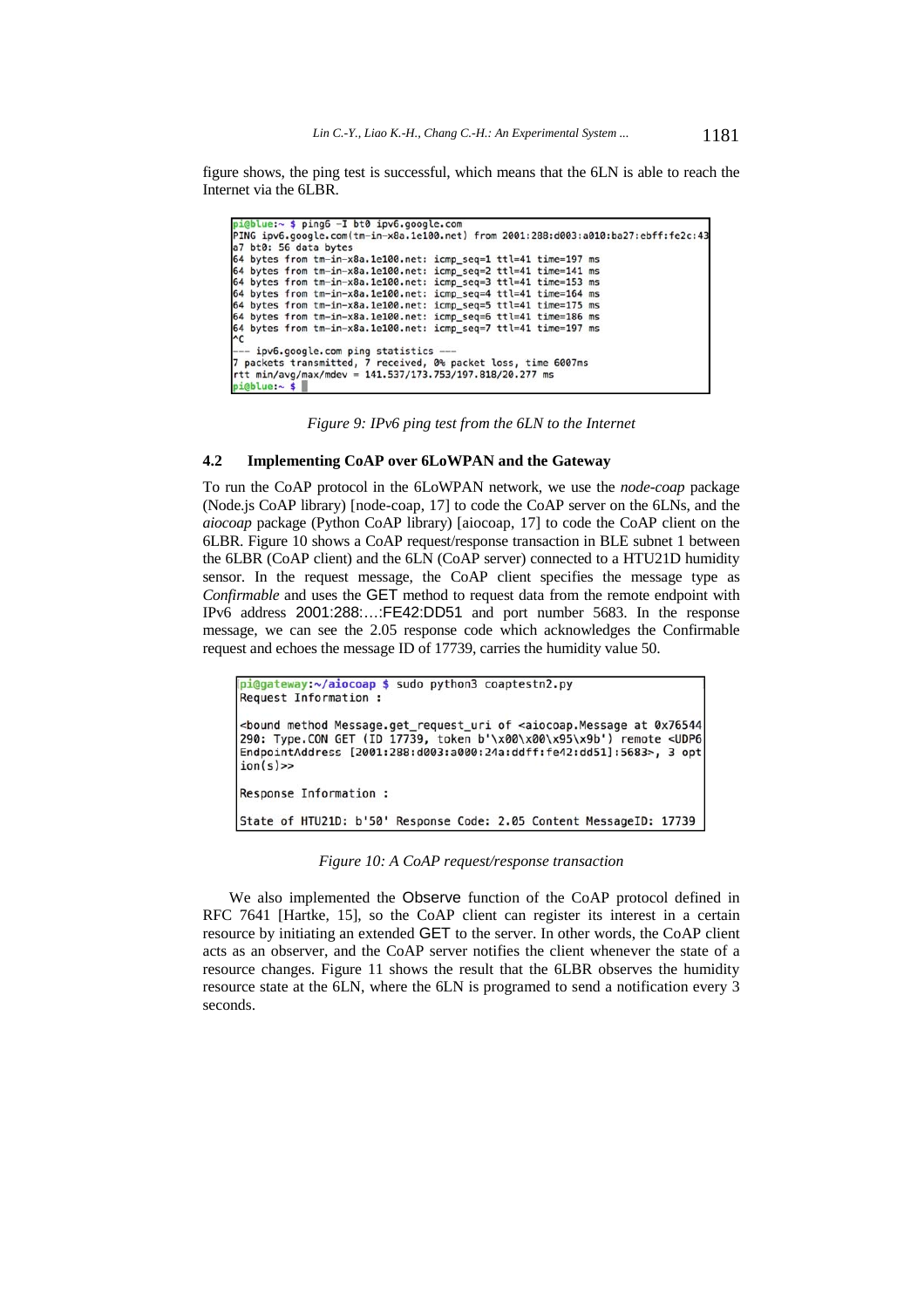|                  | pi@gateway:~/aiocoap/mytest_coap \$ sudo python3 coaptestobserpiv1.py |  |  |  |                                                                     |
|------------------|-----------------------------------------------------------------------|--|--|--|---------------------------------------------------------------------|
|                  | Humidity: b'50.3                                                      |  |  |  | time: 2017-06-01 10:45:50' observe ID: 0 Token: b'\x00\x00\xe8\xe9' |
| Humidity: b'50.7 |                                                                       |  |  |  | time: 2017-06-01 10:45:55' observe ID: 2 Token: b'\x00\x00\xe8\xe9' |
| Humidity: b'50.3 |                                                                       |  |  |  | time: 2017-06-01 10:45:58' observe ID: 3 Token: b'\x00\x00\xe8\xe9' |
| Humidity: b'50.3 |                                                                       |  |  |  | time: 2017-06-01 10:46:01' observe ID: 4 Token: b'\x00\x00\xe8\xe9' |
| Humidity: b'50.6 |                                                                       |  |  |  | time: 2017-06-01 10:46:04' observe ID: 5 Token: b'\x00\x00\xe8\xe9' |

*Figure 11: The CoAP client observes the resource state at the CoAP server* 

In Section 3.2 we mentioned that the 6LBR in BLE subnet 1 plays the role of a gateway between the HTTP-based Internet and the CoAP-based BLE subnet. To provide real-time sensor data to the end users, the CoAP client on the 6LBR acts as an observer that continuously receives the updated resource states. As shown in Figure 12, whenever an updated state is received at the CoAP client, the HTTP server at the 6LBR pushes the data to the web browser via the WebSocket technology [Fette, 11]. Therefore, the web browser does not need to poll the web server for the latest sensor data.



*Figure 12: Sensor data is forwarded to the web browser by WebSocket* 

### **4.3 Implementing MQTT-SN over 6LoWPAN and the MQTT Broker**

To build the MQTT/MQTT-SN environment over the 6LoWPAN network, we use the *Really Small Message Broker* (RSMB) [Eclipse, 14] from the open source *Eclipse Mosquitto* project [Eclipse, 17]. RSMB is an MQTT/MQTT-SN message broker produced freely by IBM and made available for personal use. After RSMB is installed on the 6LBR, we run the executable file called broker\_mqtts to start the broker service. With default configuration, port 1883 and 1884 are turned on to listen to MQTT and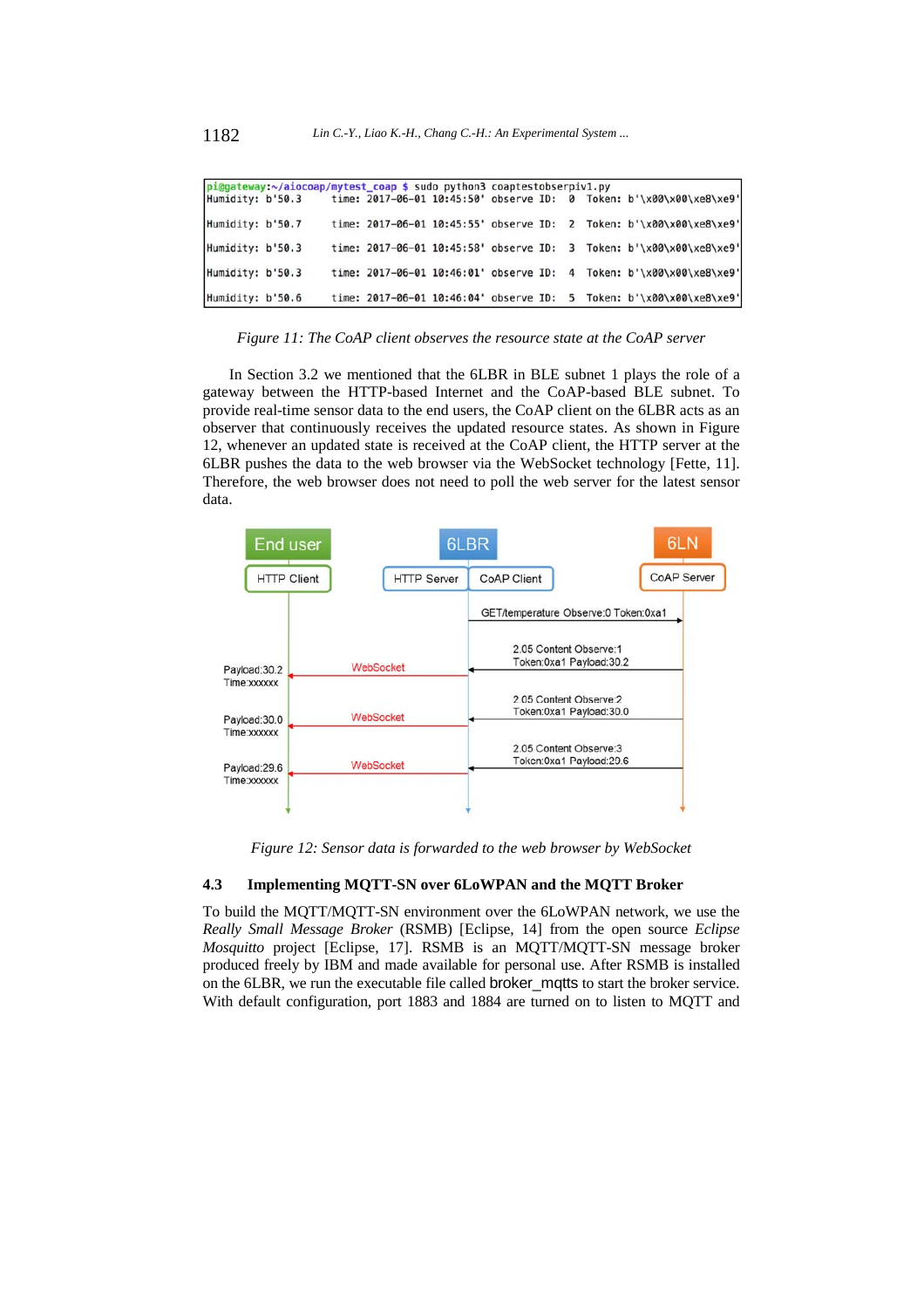MQTT-SN messages, respectively. Figure 13 shows the configuration file for RSMB, in which the term MQTT-S actually refers to MQTT-SN. At the 6LNs, we use the MQTTSClient program in RSMB to perform the publisher's function.

| <b>GNU nano 2.2.6</b>                                                                                 | File: broker.cfg |
|-------------------------------------------------------------------------------------------------------|------------------|
| # will show you packets being sent and received<br>trace_output protocol                              |                  |
| #predefined topics<br>predefined_topics_file /home/pi/rsmb/rsmb/src/pdtf                              |                  |
| # setting the user management and topic access control<br>password_file /home/pi/rsmb/rsmb/src/passwd |                  |
| #allow anonymous false                                                                                |                  |
| # normal MOTT listener<br>listener 1883 INADDR ANY<br>max connections 10<br>ipv6 true                 |                  |
| # MOTT-S listener<br>listener 1884 INADDR ANY matts<br>max connections 5<br>ipv6 true                 |                  |

*Figure 13: Configuration file for RSMB* 

As described in Section 3.2, PC2 in our implementation is a subscriber who subscribes to the sensor data. In our design, the 6LNs send the sensor data every 30 seconds to the broker, including humidity, temperature, and illumination. At the same time, PC2 is also a web server which provides the sensor data to end users. The web server is based on Node.js, in which we installed *MQTT.js*, a client library for the MQTT protocol. Similar to what  $6LBR<sub>1</sub>$  does, when PC2 receives the subscribed sensor data, the data is pushed to the web browser by using *Socket.IO* JavaScript library. With these data, our web server can visualize them by showing line charts. Besides, since all BLE devices have their own global IP addresses, system administrators are able to send *ping* packets to confirm whether the devices are alive, and perform remote management tasks via SSH when necessary. Moreover, we run NTP in 6LNs so they can synchronize their local clocks with the time server. With this capability, our 6LNs can send environmental data with exact timestamps. We also deployed a cloud-based database using Google Firebase, which serves as the data store for the sensor data. If an end user would like to look up the historical data, the web server will send the query to Firebase, and then plot the returned data by Chart.js.

# **5 Preliminary Results**

In this section, we would like to show some preliminary results from our implementation. First of all, we have mentioned that our 6LNs are with IPv6 global addresses, so they can be accessed directly from the Internet. For example, if an end user runs a CoAP client program, he/she would be able to access the 6LNs in BLE subnet 1. To test this use case, we installed *Copper* [Copper, 17] (CoAP user agent for Firefox) in the Firefox browser on one of the desktop computers in our campus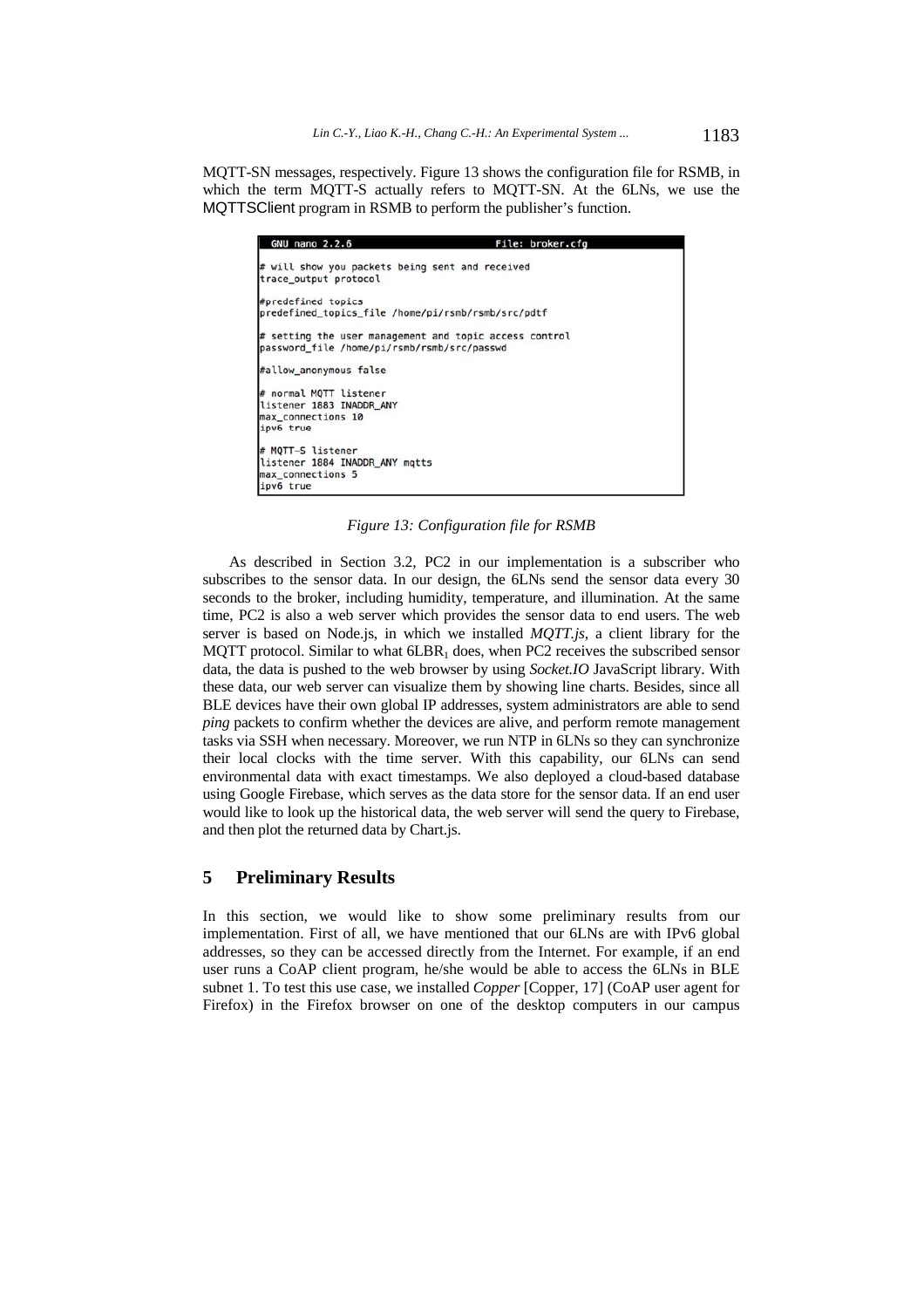network and use it to access the 6LN connected with a humidity sensor and a LED light. Figure 14 is a snapshot of the Firefox browser by which we directly specified the URL of the CoAP server and used the Observe option to get the timestamped humidity data. In this figure we can also see a list of offered services on this CoAP server. From the GUI end users can press the button to send the desired commands such as GET, POST, PUT, and DELETE to manipulate the resource.

|                                                                                                                                | [a] [2001:288:d003:a000:24a_ x / [a] [2001:288:d003:a000:ba2., x   | ÷                                                                      |                                                                  |   |                                |                                                 |       |        |                           |  |
|--------------------------------------------------------------------------------------------------------------------------------|--------------------------------------------------------------------|------------------------------------------------------------------------|------------------------------------------------------------------|---|--------------------------------|-------------------------------------------------|-------|--------|---------------------------|--|
|                                                                                                                                | ← 0 coap://[2001:288:d003:a000.ba27:ebff.fef6.ec87]:5683/time      | ■ C Q 照图                                                               |                                                                  | ✿ | 自.                             | $\sim$                                          |       |        | $=$                       |  |
|                                                                                                                                |                                                                    | Ping C Discover G GET POST PUT X DELETE a Observe Payload + Behavior + |                                                                  |   |                                |                                                 |       |        | $\Box$                    |  |
| <b>Copper: Canceling Observe</b>                                                                                               |                                                                    |                                                                        |                                                                  |   |                                | Debug Control                                   | Token | Reset. |                           |  |
| o (2001-288-d003-a000-ba27-eb<br>a C .well-known                                                                               | Header Value<br><b>CON</b><br>Type                                 | Option<br>Value<br>Observe<br>11                                       | Info<br>1 byte                                                   |   |                                |                                                 |       |        | x                         |  |
| $\Box$ core<br>$\triangleright$ (e) lights<br>$\mathfrak{b}$ $\bullet$ other                                                   | 2.05 Content<br>Code<br>30309<br><b>CIM</b><br>Token 0x3D1D        |                                                                        | Accept<br>application/json<br>Content-Format                     |   |                                | ٠                                               |       |        |                           |  |
| <b>E</b> time                                                                                                                  | Payload (34)<br>Incoming C Rendered C Outgoing                     |                                                                        |                                                                  |   |                                | Block1 (Reg.) Block2 (Res.) Auto                |       |        |                           |  |
|                                                                                                                                | 52.9<br>tine: 2017-03-24 14:08:56                                  |                                                                        |                                                                  |   | Size1                          |                                                 | Size2 |        |                           |  |
|                                                                                                                                |                                                                    |                                                                        |                                                                  |   | Observe<br>use integer<br>ETag | total size X total size X<br>centau de Lacasina |       |        | $\boldsymbol{\mathsf{x}}$ |  |
|                                                                                                                                |                                                                    |                                                                        |                                                                  |   |                                |                                                 |       |        |                           |  |
| CoAP Message<br>Time<br>F4-2-10-02 CON-2.05 Content                                                                            | MID.<br>Token<br>Options<br>30303 (0) 0x3D1D<br>Observe: 5         | Payload                                                                | 53.0 time: 2017-03-24 14:08:38                                   |   |                                |                                                 |       |        | $\bullet$                 |  |
| T#2:10:02 ACK-EMPTY<br>T421005 CON-205 Content<br>T4921005 ACK-EMPTY                                                           | 30303<br>empty<br>30304 (0) 0x3D1D<br>Observe: 6<br>30304<br>empty |                                                                        | 52.9 time: 2017-03-24 14:08:41                                   |   |                                |                                                 |       |        |                           |  |
| T#210.08 CON-2.05 Content 30305 (0) 0x3D1D<br>T#2-10:08 ACK-EMPTY                                                              | Observe: 7<br>30305<br>empty                                       |                                                                        | 53.3 time: 2017-03-24 14:08:44                                   |   |                                |                                                 |       |        | g)                        |  |
| CoAP Message Log<br>F421013 CON-2.05 Content 30306 (0) 0x3D1D<br>T#21013 ACK-EMPTY<br>T421014 CON-205 Content 30307 (0) 0x3D1D | Observe: 8<br>30306 empty<br>Observe: 9                            |                                                                        | 53.5 time: 2017-03-24 14:08:47<br>53.1 time: 2017-03-24 14:08:50 |   |                                |                                                 |       |        |                           |  |

*Figure 14: Firefox browser with Copper plug-in as a CoAP client* 

Apart from using the Firefox browser with Copper plug-in, end users from the Internet can also access the sensor data using ordinary web browsers. Figure 15 is a snapshot of the web interface connected to the web server at  $6LBR<sub>1</sub>$ . From this web page end users can get the latest humidity data, turn on/off the LED light and the electrical relay, all by clicking a single button. On receiving the clicking events, the web server will send the commands to the 6LN using CoAP requests. For end users who would like to observe the humidity data, he/she can click on the *Humidity Observe* link to open the web page as shown in Figure 16, from which the user can start and stop the observation.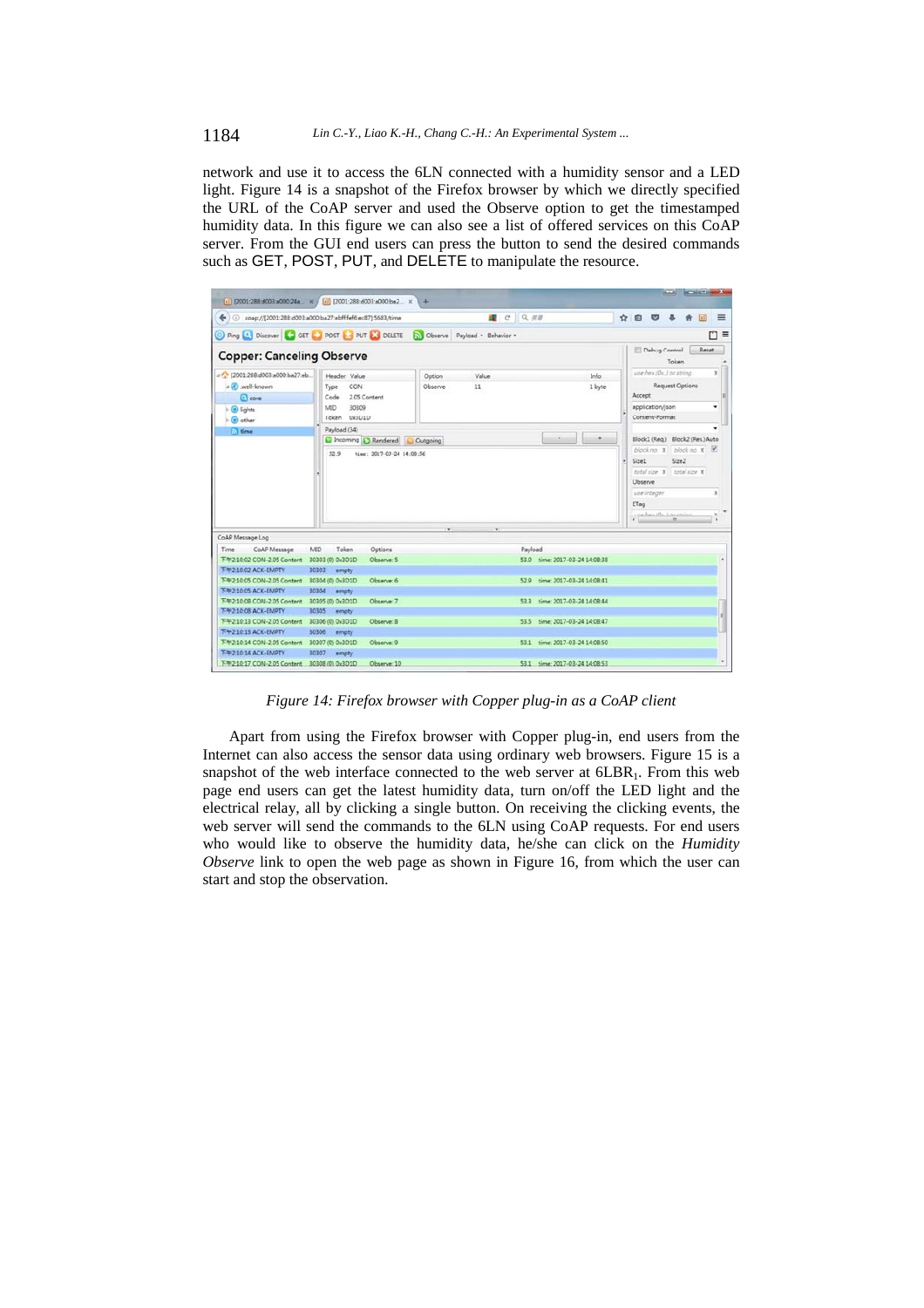

*Figure 15: Web interface connected to the web server at 6LBR1*

| start Observe humidity                                                                  |  |  |
|-----------------------------------------------------------------------------------------|--|--|
| Humidity: b'44.4 time: 2017-02-13 15:46:22' observe ID: 1 Token:<br>b"\x00\x00\xd7\xf5" |  |  |
| Humidity: b'44.3 time: 2017-02-13 15:46:25' observe ID: 2 Token:<br>b"\x00\x00\xd7\xf5" |  |  |
| Humidity: b'44.3 time: 2017-02-13 15:46:28' observe ID: 3 Token:<br>b"\x00\x00\xd7\xf5" |  |  |
| Humidity: b'44.5 time: 2017-02-13 15:46:31' observe ID: 4 Token:<br>b"\x00\x00\xd7\xf5" |  |  |
| Humidity: b'44.7 time: 2017-02-13 15:46:35' observe ID: 5 Token:<br>b"\x00\x00\xd7\xf5" |  |  |
| Humidity: b'44.8 time: 2017-02-13 15:46:38' observe ID: 6 Token:<br>b"\x00\x00\xd7\xf5" |  |  |
| Humidity: b'44.8 time: 2017-02-13 15:46:41' observe ID: 7 Token:<br>b'\x00\x00\xd7\xf5' |  |  |
| Humidity: b'44.7 time: 2017-02-13 15:46:44' observe ID: 8 Token:                        |  |  |

*Figure 16: Web interface for observing humidity resource in BLE subnet 1* 

For viewing the historical humidity data in BLE subnet 1, we take advantage of the *xively* IoT cloud platform. When we add a new IoT device into the platform, the system will automatically generate a *Feed ID* and an *API key* for our gateway (6LBR<sub>1</sub>) to upload the sensor data securely. The gateway is programed to use the built-in *crontab* to issue regular CoAP requests to the CoAP server. Whenever a new piece of humidity data is received at 6LBR<sub>1</sub>, the data is encapsulated with JSON format and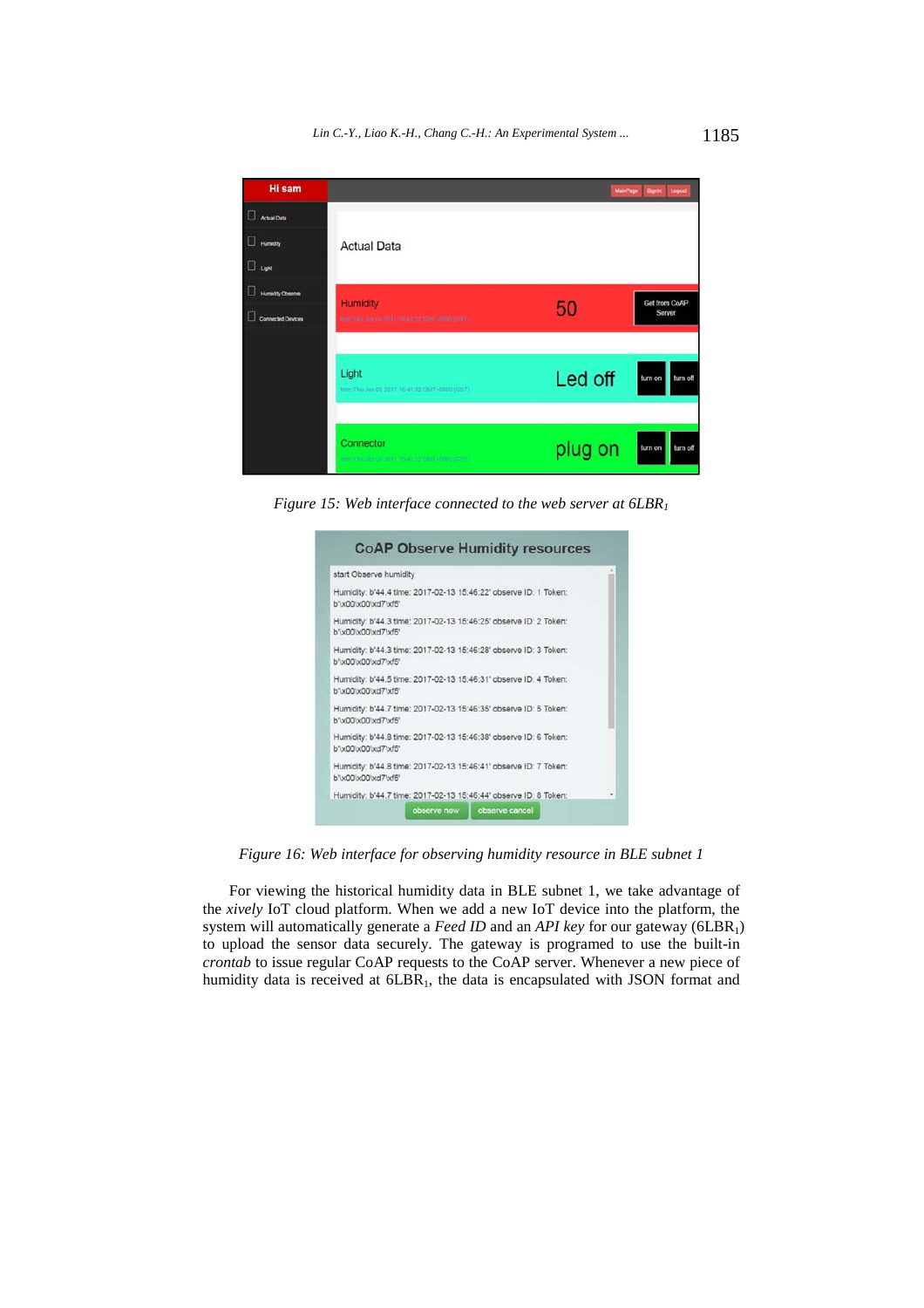sent to the cloud platform. Figure 17 shows the web interface of the xively IoT cloud platform, where the historical humidity data is plotted as a line chart.

| Raspberry pi3 /                                                                       |                                                                                                                              | <b>Deactivate</b><br><b>Activated</b><br>at 30-06-2016 16:26:50 | Deploy >                                                                                 |
|---------------------------------------------------------------------------------------|------------------------------------------------------------------------------------------------------------------------------|-----------------------------------------------------------------|------------------------------------------------------------------------------------------|
| Private Device                                                                        |                                                                                                                              | Feed ID<br>580745536                                            |                                                                                          |
| Product ID<br><b>Product Secret</b><br><b>Serial Number</b><br><b>Activation Code</b> | Qt2AgicmFShkBch-y3or<br>38cc1f775e747a12a67af3c51b414be662d72e29<br>PNFXJANYVYWP<br>278a6babc1cf7ad0709a8b0ea8779e4b634395c3 | Feed URL<br><b>API Endpoint</b>                                 | https://personal.xively.com/feeds/580745536<br>https://api.xively.com/v2/feeds/580745536 |
| Learn about the Develop stage                                                         |                                                                                                                              |                                                                 |                                                                                          |
|                                                                                       | Channels Last updated 5 minutes ago<br>$N$ Graphs                                                                            | <b>Request Log</b>                                              | <b>II</b> Pause                                                                          |
|                                                                                       |                                                                                                                              | 200 GET feed                                                    | 12:01:56 +0800 A                                                                         |
| humidity                                                                              | 48                                                                                                                           | GET feed<br>200                                                 | 12:00:24 +0800                                                                           |
| <b>HTU</b>                                                                            | Last updated 5 minutes ago                                                                                                   | PUT feed<br>200                                                 | 12:00:15 +0800                                                                           |
|                                                                                       |                                                                                                                              |                                                                 |                                                                                          |
|                                                                                       |                                                                                                                              | PUT channel humidity<br>200                                     | 12:00:03 +0800                                                                           |

*Figure 17: xively cloud platform showing historical humidity data in BLE subnet 1* 

For the sensor data in BLE subnet 2, since we use the publish/subscribe application architecture, there is no need for end users to make a direct connection into the 6LNs in BLE subnet 2. They simply use ordinary web browsers to connect to the web server at PC2. In BLE subnet 2, we have humidity, temperature, and illumination sensors. The web server acting as a subscriber subscribes to all the three topics, and shows real-time data on the web page as shown in Figure 18. Here the units for the brightness, humidity, and temperature readings are  $\mathsf{lx}$ , %RH, and °C, respectively. Whenever a new piece of sensor data arrives at the web server, the data is then sent to the web browser by using Socket.IO, and finally the web page is updated dynamically by using jQuery. Through the web page, end users may also look up historical sensor data. Figure 19 shows the web interface that plots the line chart of the historical data. Users first select the period of time he/she would like, and then the query will be sent to the Firebase cloud database where the historical sensor data is stored. Upon receiving the sensor data at the web server, the last step is to plot the line chart by using Chart.js. The green, yellow, and red lines represent illumination, temperature, and humidity values, respectively.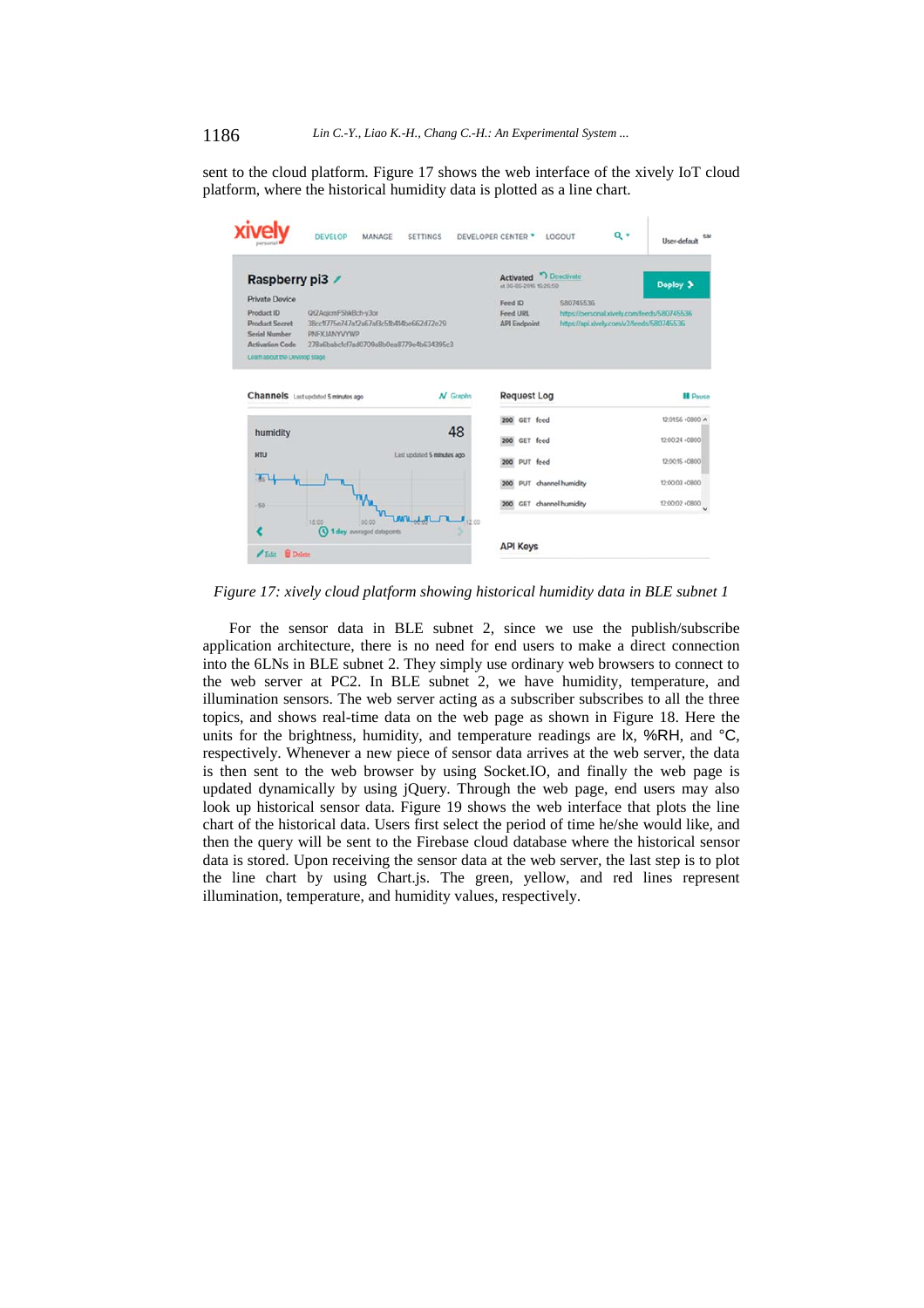

*Figure 18: Web interface showing real-time sensor data in BLE subnet 2* 





*Figure 19: Web interface showing historical data in BLE subnet 2*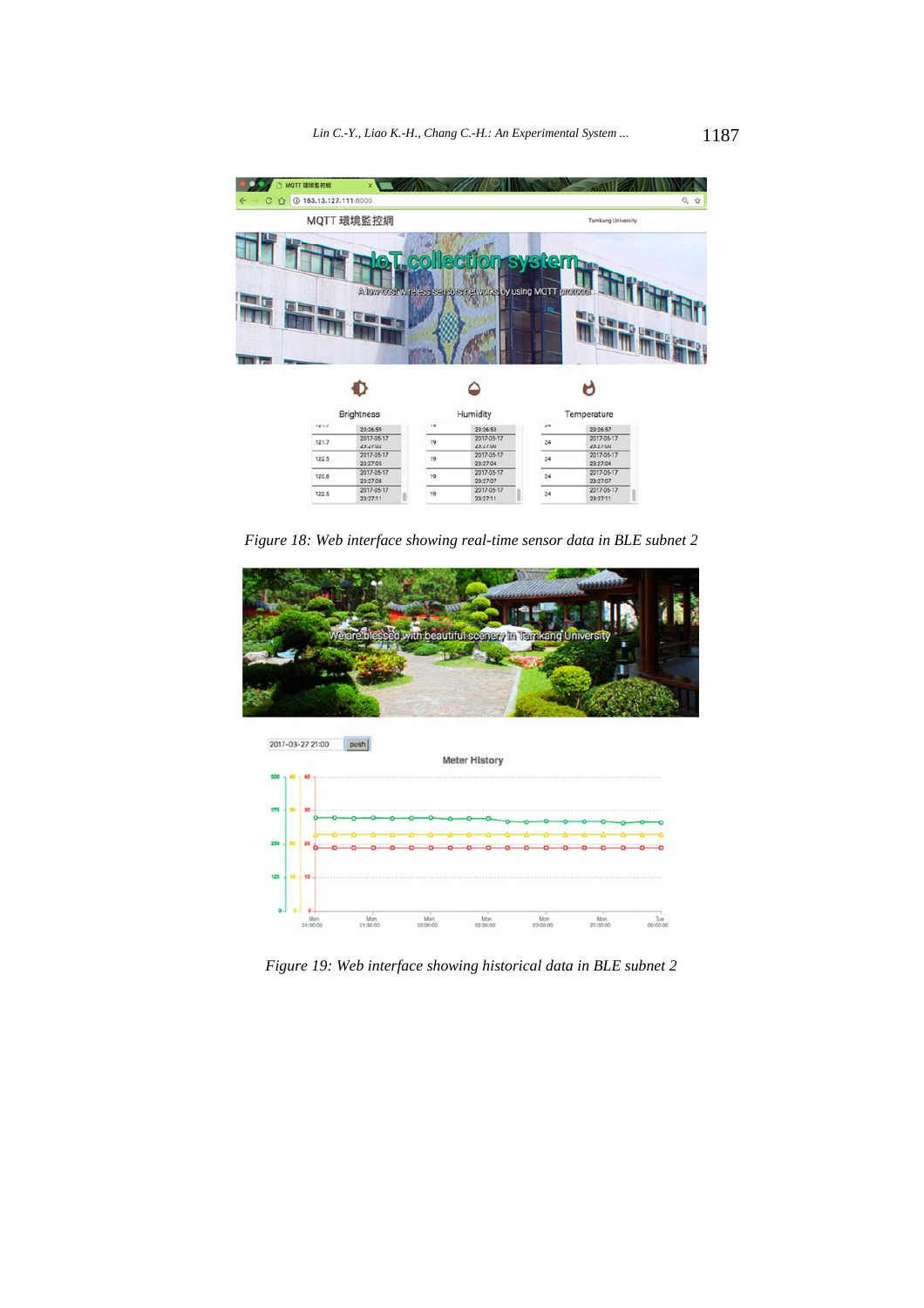Apart from the above web interfaces which show the functionalities of our experimental system, we also captured some BLE packets over the air and analysed the content to ensure the correctness of the operations. Specifically, we ran the *tcpdump* utility on both  $6LBR_1$  and  $6LBR_2$ , and captured CoAP responses (Figure 20(a)) and MQTT-SN PUBLISH messages (Figure 20(b)) from the 6LNs in two BLE subnets, respectively. From both figures we can see that the two UDP/IPv6 packets are captured over the bt0 network interface. In Figure 20(a), the hexadecimal content on the row of 0x0030 include the CoAP header ("0x6445 8f03 0000 2b1c ff") and the payload (the last 2 bytes "0x35" and "0x31"). The first hexadecimal value of 6 is actually 0110 in binary, where the value 01 refers to the CoAP version of 1, and the value 10 means that this is an *acknowledgement* message. The hexadecimal value of the last 2 bytes are the ASCII code for characters "5" and "1", respectively. In fact, it refers to the humidity value of 51. In Figure 20(b), the hexadecimal content starting on the row of 0x0030 include the MQTT-SN header ("0x1f0c 0400 0100 00") and the payload (from "0x39" to the last byte "0x31"). The second byte of value 0x0c means that this is a PUBLISH message, and the payload content is again encoded as ASCII code. For example, "0x39", "0x31", "0x2e", and "0x37" refers to characters "9", "1", ".", and "7", respectively. This is exactly the illumination value of 91.7 from the light sensor. The above descriptions are summarized in Table 1 for better readability.

| $pi$ @gateway:~ \$ sudo tcpdump udp port 5683 -X -i bt0                 |                                                 |                                         |  |                                       |  |                   | tcpdump: verbose output suppressed, use -v or -vv for full protocol decode          |
|-------------------------------------------------------------------------|-------------------------------------------------|-----------------------------------------|--|---------------------------------------|--|-------------------|-------------------------------------------------------------------------------------|
| bytes                                                                   |                                                 |                                         |  |                                       |  |                   | listening on bt0, link-type LINUX SLL (Linux cooked), capture size 262144           |
| d003:a000::.32818: UDP, length 11                                       |                                                 |                                         |  |                                       |  |                   | 10:56:30.255096 IP6 2001:288:d003:a000:24a:ddff:fe42:dd51.5683 > 2001:288:          |
| $0 \times 0000$ :                                                       |                                                 | 6000 0000 0013 1140 2001 0288 d003 a000 |  |                                       |  |                   | $\ldots \ldots \ldots$                                                              |
|                                                                         | 0x0010: 024a ddff fe42 dd51 2001 0288 d003 a000 |                                         |  |                                       |  |                   | . JB. Q                                                                             |
| $0 \times 0020$ :                                                       |                                                 | 0000 0000 0000 0000 1633 8032 0013 39ce |  |                                       |  |                   | . 3 . 2 9 .                                                                         |
|                                                                         | 0x0030: 6445 8f03 0000 2b1c ff35 31             |                                         |  |                                       |  |                   | $dE+ .51$                                                                           |
|                                                                         |                                                 |                                         |  | (a)                                   |  |                   |                                                                                     |
| $pi@gateway: ~$ \$ sudo tcpdump -i bt0 -X dst host 2001:288:d003:a010:: |                                                 |                                         |  |                                       |  |                   |                                                                                     |
|                                                                         |                                                 |                                         |  |                                       |  |                   | tcpdump: verbose output suppressed, use -v or -vv for full protocol decode          |
|                                                                         |                                                 |                                         |  |                                       |  |                   | listening on bt0, link-type LINUX SLL (Linux cooked), capture size 262144 bytes     |
|                                                                         |                                                 |                                         |  |                                       |  |                   | $ 01:44:11.828999$ IP6 2001:288:d003:a010:ba27:ebff:fe2c:43a7.58111 > 2001:288:d003 |
| :a010::.1884: UDP. length 31                                            |                                                 |                                         |  |                                       |  |                   |                                                                                     |
| $0 \times 0000$ :                                                       | 600a bbe6 0027 1140 2001 0288 d003 a010         |                                         |  |                                       |  |                   | $\ldots \ldots$ . $\mathbb{e} \ldots \ldots$                                        |
| $0 \times 0010$ :                                                       | ba27 ebff fe2c 43a7 2001 0288 d003 a010         |                                         |  |                                       |  |                   | . ' , C.                                                                            |
| $0 \times 0020$ :                                                       | 0000 0000 0000 0000 e2ff 075c 0027 93a2         |                                         |  |                                       |  |                   | . \ . '                                                                             |
| $0 \times 0030:$                                                        | 1f0c 0400 0100 0039 312e 372c 3230 3137         |                                         |  |                                       |  |                   | 91.7.2017                                                                           |
|                                                                         |                                                 |                                         |  | 2d30 362d 3037 2030 313a 3434 3a31 31 |  | $-06-07.01:44:11$ |                                                                                     |

(b)

*Figure 20: Captured CoAP request and MQTT-SN PUBLISH message at 6LBRs*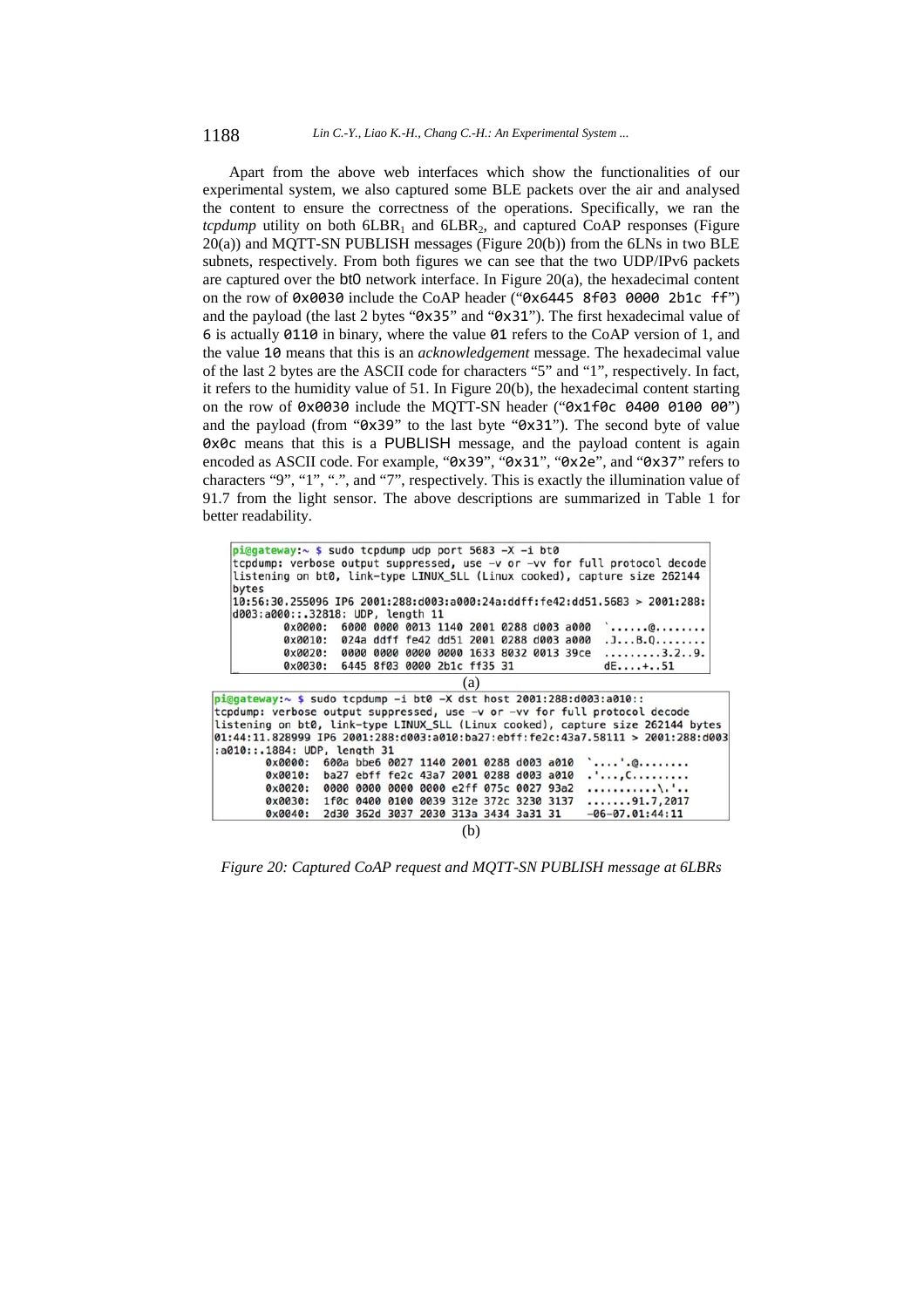| Location       | <b>Content</b><br>(HEX) | Interpretation                                    |
|----------------|-------------------------|---------------------------------------------------|
| 0x0030 in      | 6445 8f03               | 1. The first hex value 6 is 0110 in binary, where |
| Figure $20(a)$ | 0000 2b1c               | 01 means CoAP version 1, and 10 means an          |
|                | ff35 31                 | <i>acknowledgement</i> message.                   |
|                |                         | 2. The last two bytes 35 and 31 are the ASCII     |
|                |                         | codes for characters "5" and "1", respectively,   |
|                |                         | which means the humidity value of 51 (%RH).       |
| 0x0030&        | 1f0c 0400               | 1. The second byte $0c$ means a PUBLISH           |
| 0x0040 in      | 0100 0039               | message.                                          |
| Figure $20(b)$ | 312e 372c               | 2. The four bytes 39, 31, 2e, and 37 are the      |
|                | $\cdots$ 31             | ASCII codes for characters "9", "1", ".", and     |
|                |                         | "7", respectively, which means the illumination   |
|                |                         | value of $91.7$ (1x).                             |

*Table 1: Interpretation of the captured messages shown in Figure 20* 

# **6 Conclusions and Future Work**

To make IoT applications feasible and pervasive, one of the most important considerations is the low power consumption of IoT devices so they can last a long time without replacing batteries. Although there are a number of existing low-power wireless network technologies, in this research we chose BLE because it is universally supported by smartphones. Specifically, we implemented an IPv6 over BLE experimental system based on Raspberry Pi 3 and Nordic nRF51-DK development boards, by using the 6LoWPAN module and the IPv6 router advertisement daemon. With an IPv6 global address on every BLE node, they become directly accessible through the Internet. Next, we deploy two popular light-weight application-layer protocols, namely CoAP and MQTT-SN, on top of the IPv6/BLE protocol stack. With CoAP and MQTT-SN, sensor nodes are able to provide the environmental data either through the CoAP request/response interactions or the MQTT publish/subscribe model. In both application scenarios, we built a gateway that receives real-time sensor data via CoAP or MQTT protocols and pushes the data to end users with ordinary web browsers in the Internet. We also deployed xively IoT cloud platform and Google Firebase as the data store for storing historical sensor data. Finally, we used tcpdump to capture and analyse the BLE packets transmitted over the Bluetooth network interfaces to make sure that everything is working as expected.

In the near future, we would like integrate our two BLE subnets into one heterogeneous sensor network. In the heterogeneous network, sensor nodes can run CoAP or MQTT-SN freely, and the 6LBR must support both CoAP and MQTT-SN protocols simultaneously. We would also like to measure the power consumption on 6LNs and the packet delivery ratio in the 6LoWPAN network with respect to different application scenarios of different sensor data rates. Furthermore, we would like to study the feasibility of incorporating the newly published BLE mesh specification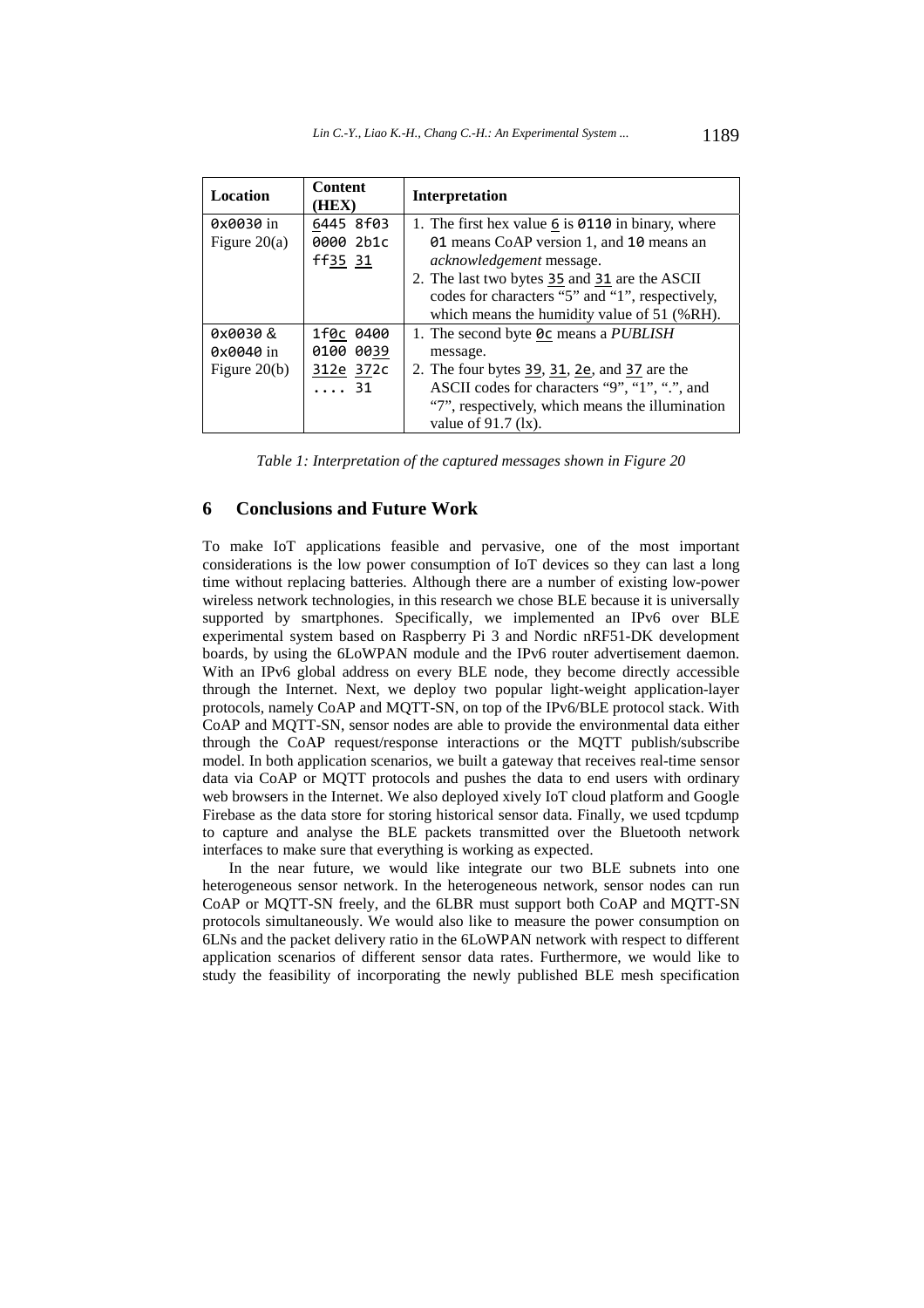1190 *Lin C.-Y., Liao K.-H., Chang C.-H.: An Experimental System ...*

[Bluetooth SIG, 17] into our system. With the capability of mesh networking, the deployment of BLE-based IoT systems can be more flexible.

### **References**

[Ahmed, 17] Ahmed, S., Topalov, A., Shakev, N.: A robotized wireless sensor network based on MQTT cloud computing, In Proc. 2017 Int. Workshop of Electronics, Control, Measurement, Signals and their Application to Mechatronics (ECMSM), 2017, 1-6.

[aiocoap, 17] aiocoap, 2017, https://github.com/chrysn/aiocoap

[Bluetooth SIG, 10] Bluetooth Core Specification v4.0, Vol 3 Part C: Generic Access Profile, June 2010.

[Bluetooth SIG, 10a] Bluetooth Core Specification v4.0, Vol 3 Part F: Attribute Protocol (ATT), June 2010.

[Bluetooth SIG, 10b] Bluetooth Core Specification v4.0, Vol 3 Part G: Generic Attribute Profile (GATT), June 2010.

[Bluetooth SIG, 10c] Bluetooth Core Specification v4.0, Vol 6 Core System Package (Low Energy Controller volume), June 2010.

[Bluetooth SIG, 14] Bluetooth Internet Protocol Support Profile Specification Version 1.0.0, December 2014.

[Bluetooth SIG, 17] Bluetooth Mesh Profile v1.0, July 2017.

[BlueZ, 17] BlueZ – Official Linux Bluetooth protocol stack, 2017, http://www.bluez.org/

[Copper, 17] Copper (Cu) CoAP user-agent, 2017, https://github.com/mkovatsc/Copper

[Eclipse, 14] Really Small Message Broker, 2014, http://git.eclipse.org/c/mosquitto/ org.eclipse.mosquitto.rsmb.git/

[Eclipse, 17] Eclipse Mosquitto, 2017 https://projects.eclipse.org/projects/technology.mosquitto

[Firebase, 17] Google Firebase, 2017, https://firebase.google.com/

[Fette, 11] RFC 6455: The WebSocket Protocol, December 2011, https://tools.ietf.org/ html/rfc6455

[Hartke, 15] RFC 7641: Observing Resources in the Constrained Application Protocol (CoAP), September 2015, https://tools.ietf.org/html/rfc7641

[Hui, 11] RFC 6282: Compression Format for IPv6 Datagrams over IEEE 802.15.4-Based Networks, September 2011, https://tools.ietf.org/html/rfc6282

[Kamma, 16] Kamma, P. K., Palla, C. R., Nelakuditi, U. R., Yarrabothu, R. S.: Design and implementation of 6LoWPAN border router, In Proc. 2016 13th Int. Conf. on Wireless and Optical Communications Networks (WOCN), 2016, 1-5.

[Kushalnagar, 07] RFC 4919: IPv6 over Low-Power Wireless Personal Area Networks (6LoWPANs): Overview, Assumptions, Problem Statement, and Goals, August 2007, https://tools.ietf.org/html/rfc4919

[Montenegro, 07] RFC 4944: Transmission of IPv6 Packets over IEEE 802.15.4 Networks, September 2007, https://tools.ietf.org/html/rfc4944